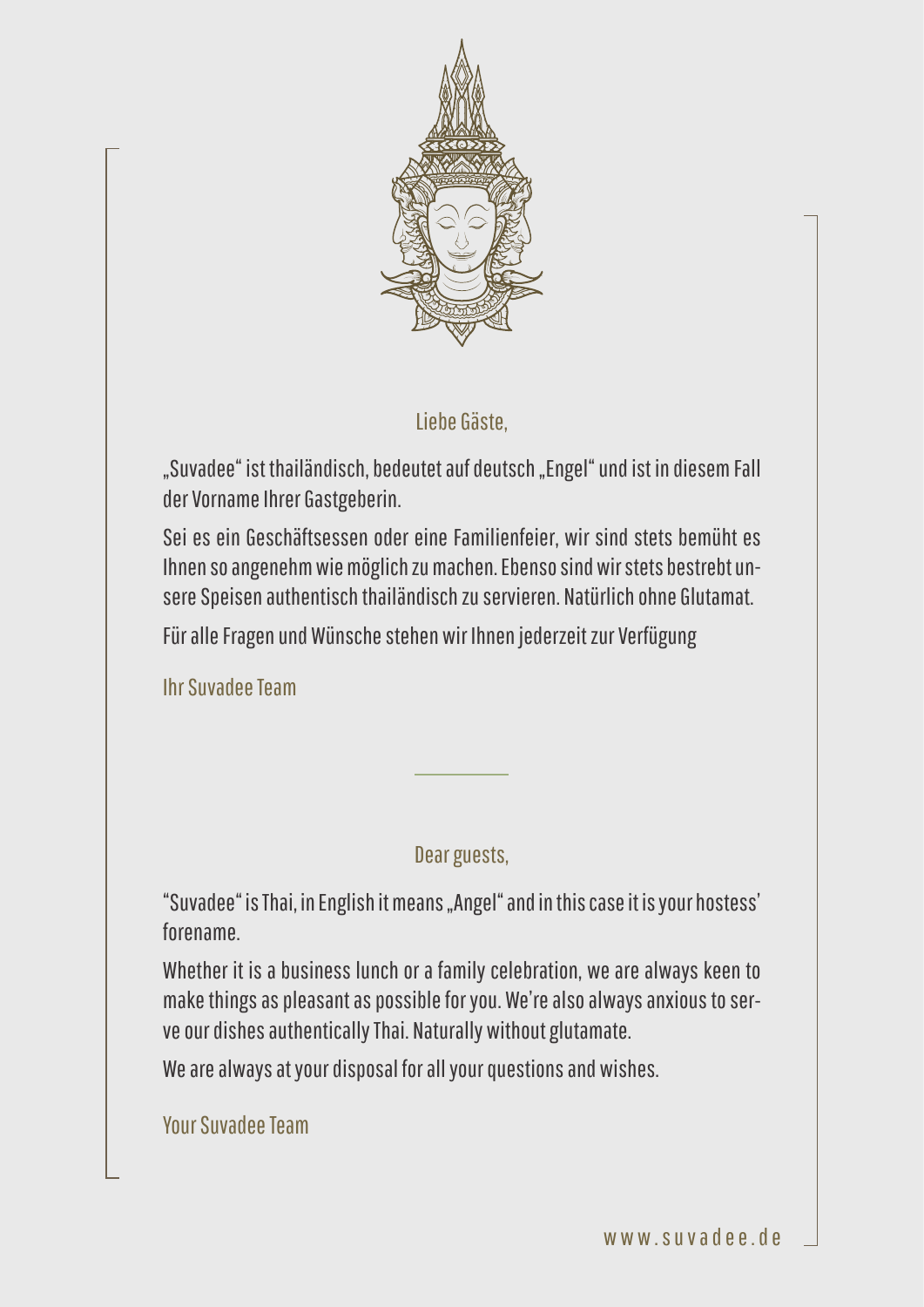

### Vorspeisen / Starters

| $\mathbf{1}$   | Kauw Griab Gung<br>Thai-Garnelen-Chips<br>Thai shrimp chips                                                                                                                       | 3,50 | 9               | <b>Suvadee Teller</b><br>für 1 Person · gemischte Vorspeisen<br>von Nr. 2, 4, 5, 7, 8, 11, 13 mit diversen Soßen                                                                                                                                                                  | 13,50 |
|----------------|-----------------------------------------------------------------------------------------------------------------------------------------------------------------------------------|------|-----------------|-----------------------------------------------------------------------------------------------------------------------------------------------------------------------------------------------------------------------------------------------------------------------------------|-------|
| $\overline{2}$ | Poh Pia<br>hausgemachte Frühlingsröllchen gefüllt mit<br>Schweinehackfleisch und Glasnudeln<br>Home-made spring rolls filled with minced                                          | 5,50 |                 | (auch vegetarisch)<br>Suvadee plate for 1 person<br>Combination of No. 2, 4, 5, 7, 8, 11, 13<br>with various sauces (also vegetarian)                                                                                                                                             |       |
| 3              | pork meat and Chinese noodles<br>Sai Grog<br>thailändische Bratwurst - sauer - mit<br>Schweinefleisch und vielen Gewürzen<br>Thai Bratwurst - sour - with<br>pork and many spices | 8,90 | 10 <sup>°</sup> | <b>Suvadee Teller</b><br>für 2 Personen · gemischte Vorspeisen von<br>Nr. 2, 4, 5, 7, 8, 11, 13 mit diversen Soßen und<br>"Habichi-Feuer" (auch vegetarisch)<br>Suvadee plate for 2 persons<br>Combination of No. 2, 4, 5, 7, 8, 11, 13<br>with various sauces and "Habichi-Fire" | 23,90 |
| 301            | Sai Grog scharf spicy                                                                                                                                                             | 8,90 | 11              | (also vegetarian)                                                                                                                                                                                                                                                                 | 7,00  |
| 4              | Bang Nah Gai<br>gehacktes Hähnchenfleisch auf<br>Toast überbacken<br>Minced chicken gratinated on toast                                                                           | 6,00 |                 | Satee Gai<br>Hähnchenfiletspieße mit<br>Erdnuss-Curry-Soße<br>Chicken fillet in bamboos skewers with<br>peanut-curry-sauce                                                                                                                                                        |       |
| 5              | Giuw Grob<br>knusprige Thai-Wantan mit<br>Schweinehackfleischfüllung<br>Crispy Thai-Wantan with<br>minced pork meat filling                                                       | 5,50 | 12              | <b>Kra Duek Muh Thod sam Ros</b><br>mild · marinierte Schweinerippchen<br>knusprig gebraten<br>mild · Marinated pork spare<br>ribs crispy fried                                                                                                                                   | 7,50  |
| 6              | Yam Nueah <b>A</b><br>scharf · warmer Rindfleischsalat mit<br>Chili, Zwiebeln, Gurken und Tomaten<br>hot · Warm beef salad with chilli,<br>onions, cucumbers and tomatoes         | 8,00 | 13              | <b>Gung Pauw</b><br>3 gegrillte Königskrabben,<br>dazu Chili-Soße zum Dippen<br>3 grilled king prawns, with them chilli<br>sauce to dip                                                                                                                                           | 10,00 |
| $\overline{1}$ | Satee Nueah<br>Rindfleischspieße mit Erdnuss-Curry-Soße<br>Beef skewers with peanut-curry-sauce                                                                                   | 7,50 | 14              | Lug Chin Thod<br>6 Fleischbällchen am Spieß mit<br>Süß-Sauer-Soße, zur Auswahl stehen                                                                                                                                                                                             | 6,90  |
| 8              | <b>Gung Hom Pha</b><br>Garnelen in Reispapier gebacken<br>Shrimps baked in rice paper                                                                                             | 8,00 |                 | Fisch, Garnelen <sup>2</sup> , Rind oder Schwein<br>6 meat balls on bamboos skewers with sweet<br>and sour sauce, a selection of fish, shrimps <sup>2</sup> ,<br>beef or pork                                                                                                     |       |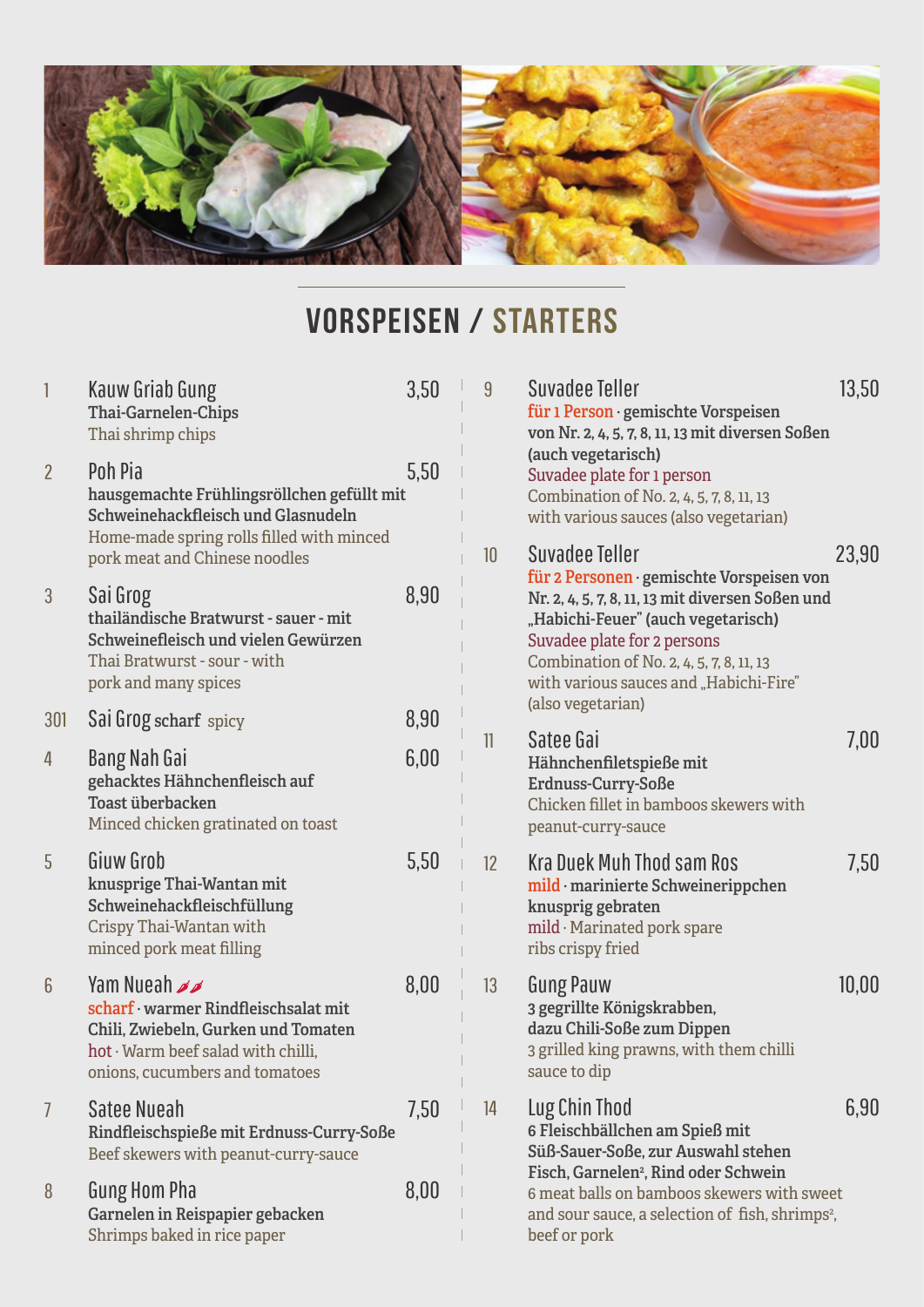## Vorspeisen / Starters

| 15 | Satee Gung<br>Garnelen am Spieß mit Erdnuss-Curry-Soße<br>Shrimps on skewer with peanut curry sauce                                                                                                                                                                                    | 9,90  |
|----|----------------------------------------------------------------------------------------------------------------------------------------------------------------------------------------------------------------------------------------------------------------------------------------|-------|
| 16 | Sommerrolle V Zubereitungszeit ca. 10 Min.<br>2 hausgemachte Sommerrollen mit frischem gemischten Gemüse,<br>Garnelen <sup>2</sup> , hausgemachtem Dip<br>2 home-made summer rolls with fresh mixed vegetables, shrimps <sup>2</sup> and home-made dip<br>Preparing time about 10 min. | 7,50  |
| 17 | <b>Thod Man Pla</b><br>pikant · Thailändische Fischfrikadelle, dazu ein Gurkensalat mit Erdnüssen<br>$pi$ quant $\cdot$ Thai fish meatball, with cucumber salad with peanuts                                                                                                           | 8,50  |
| 18 | <b>Thod Man Gung</b><br>pikant · Thailändische Garnelenfrikadelle, dazu Pflaumensoße<br>$pi$ quant $\cdot$ Thai shrimps meatball, with plum saucepiquant                                                                                                                               | 11,50 |



## Vegetarische Vorspeisen / Vegetarian Starters

| 520 | Dau Hu Thod<br>fritierters Tofu, dazu süß-saure<br>Erdnuss-Soße<br>Deep-fried tofu, with it sweet<br>and sour peanut sauce                                                              | 7,00 | 523 | Po Pia Pag<br>hausgemachte vegetarische<br>Frühlingsröllchen, dazu Süß-Sauer-Soße<br>Homemade vegetarian spring<br>rolls with sweet and sour sauce            | 5,50 |
|-----|-----------------------------------------------------------------------------------------------------------------------------------------------------------------------------------------|------|-----|---------------------------------------------------------------------------------------------------------------------------------------------------------------|------|
| 521 | <b>Thod Man Kauw Phod</b><br>Maiskorn-Puffer mit Süß-Sauer-Soße<br>Maize patties with<br>sweet and sour sauce                                                                           | 7,00 |     | 524 Yamhed Ruammit<br>scharf · Champignonsalat mit Zwiebeln,<br>Tomaten, Gurken und Tofu<br>hot · Mushroom salad with onions,<br>tomatoes, cucumbers and Tofu | 5,50 |
| 522 | Pag Ruam Chub Beng<br>fritiertes, frisches, gemischtes Gemüse<br>in Gogi-Teig, dazu Süß-Sauer-Soße<br>Deep-fried fresh mixed vegetables in<br>Gogi pastry, with it sweet and sour sauce | 7,00 | 525 | Giuw Jeh<br>knusprige Thai-Wantan mit<br>Champignonfüllung, dazu Süß-Sauer-Soße<br>Crispy Thai-Wantan with mushroom filling,<br>with it sweet and sour sauce  | 5,50 |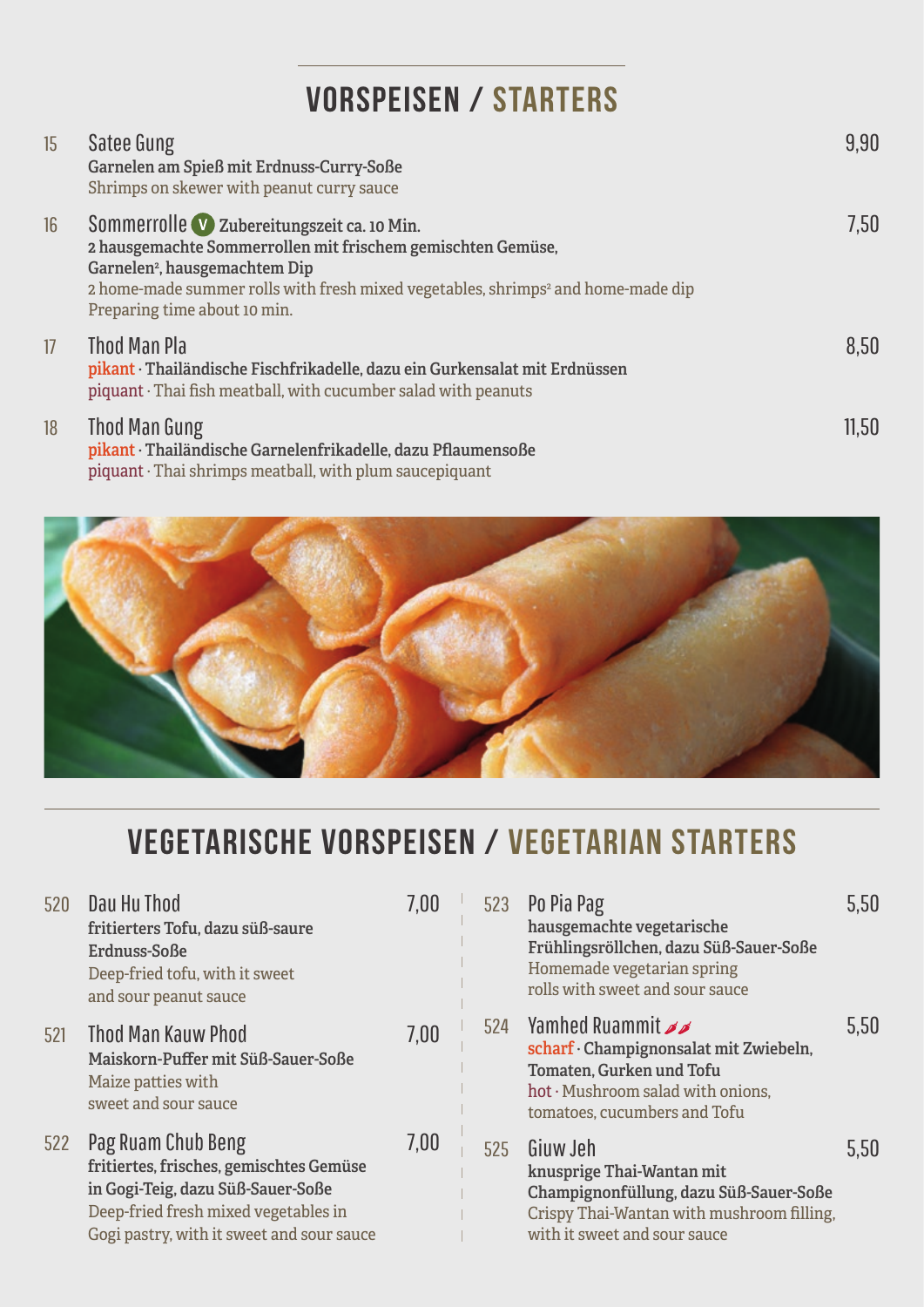#### Suppen / Soups

| 20              | Tom Klong Talay<br>säuerlich scharf · delikate<br>Meeresfrüchtesuppe<br>sourly hot Spicy hot and sour seafood soup                                                                                                                     | 6,50 | 26              | <b>Gaeng Liang Gung</b><br>pikant · frische Gemüsesuppe mit Garnelen <sup>2</sup><br>und thailändischem Basilikum<br>piquant · Fresh vegetables soup with shrimps <sup>2</sup><br>and Thai basil    | 8,00 |
|-----------------|----------------------------------------------------------------------------------------------------------------------------------------------------------------------------------------------------------------------------------------|------|-----------------|-----------------------------------------------------------------------------------------------------------------------------------------------------------------------------------------------------|------|
| 21              | Tom Jeud Wunsen Musab<br>mild · Glasnudelsuppe mit Schweinehack-<br>fleisch und Morcheln<br>mild · Chinese noodle soup with minced pork<br>and morels                                                                                  | 6,00 | 29              | Giuw Nahm<br>mild · Wantansuppe mit Gemüse (Wantan<br>gefüllt mit Schweinehackfleisch)<br>mild · Wantan soup with vegetables (Thai                                                                  | 7,00 |
| 22 <sup>2</sup> | Tom Yam Gai <b>⊿</b><br>säuerlich scharf · Suppe mit Hähnchen-<br>brustfiletstreifen, frischen Champignons<br>und Tom-Yam-Gewürz<br>sourly hot · Soup with chicken breast strips,<br>fresh mushrooms and Tom Yam spice                 | 5,50 | 30              | ravioli, filled with minced pork)<br><b>Kauw Tom Pla</b><br>mild · Reissuppe mit Fischfilet, Sellerie und<br>Frühlingszwiebeln<br>$mid \cdot$ Rice soup with fish fillet, celery and<br>onion rings | 7,00 |
| 23              | Tom Kha Gai<br>süßlich scharf · Hühnersuppe mit Kahwur-<br>zeln, Chili, Zitronensaft, Zitronengras und<br>cremiger Kokosmilch <sup>1</sup><br>sweetish hot Chicken soup with Kah roots,<br>chilli, lemon juice, lemon grass and creamy | 6,50 | 31              | <b>Kauw Tom Gai</b><br>mild · Reissuppe mit Hähnchenbrustfilet,<br>Sellerie und Frühlingszwiebeln<br>mild · Rice soup with chicken breast fillet,<br>celery and spring onions                       | 5,90 |
| 24              | coconut milk <sup>1</sup><br>Tom Yam Gung ⊿<br>säuerlich scharf · Garnelensuppe mit fri-<br>schen Champignons und Tom-Yam-Gewürz<br>sourly hot · Shrimp soup with fresh<br>mushrooms and Tom Yam spice                                 | 8,00 | 32 <sup>°</sup> | Tom Kha Gung <b>⊿</b><br>süßlich scharf · Suppe wie Nr. 23,<br>nur mit Garnelen <sup>2</sup><br>sweetish hot · Soup like No. 23,<br>but with shrimps <sup>2</sup>                                   | 8,00 |

### Vegetarische Suppen / Vegetarian Soups

| 35 | <b>Kauw Tom Jeh</b><br>mild · Reissuppe mit Shiitake Pilzen,<br>frischen Champignons und Sellerie<br>mild · Rice soup with Shiitake mushrooms,<br>fresh mushrooms and celery       | 6,00 | 37 | Tom Kha Hed <b>⊿</b><br>süßlich scharf · Suppe mit Kahwurzeln,<br>Austernpilzen und Champignons in<br>Kokosmilch <sup>1</sup><br>sweetish hot · Soup with Kah roots, oyster          | 5,50 |
|----|------------------------------------------------------------------------------------------------------------------------------------------------------------------------------------|------|----|--------------------------------------------------------------------------------------------------------------------------------------------------------------------------------------|------|
| 36 | Tom Yam Hed <b>A</b><br>säuerlich scharf · Tom Yam Suppe mit fri-<br>schen Austernpilzen und Champignons<br>sourly hot · Tom Yam soup with fresh oyster<br>mushrooms and mushrooms | 5,50 | 38 | mushrooms and mushrooms in coconut milk <sup>1</sup><br>Gaeng Liang Jeh<br>pikant · frische Gemüsesuppe mit vielen<br>Kräutern<br>piquant · Fresh vegetables soup with many<br>herbs | 7.00 |
|    |                                                                                                                                                                                    |      | 39 | Giuw Nahm Jeh<br>mild · vegetarische Wantan Suppe<br>mild · Vegetarian Wantan soup                                                                                                   | 5,50 |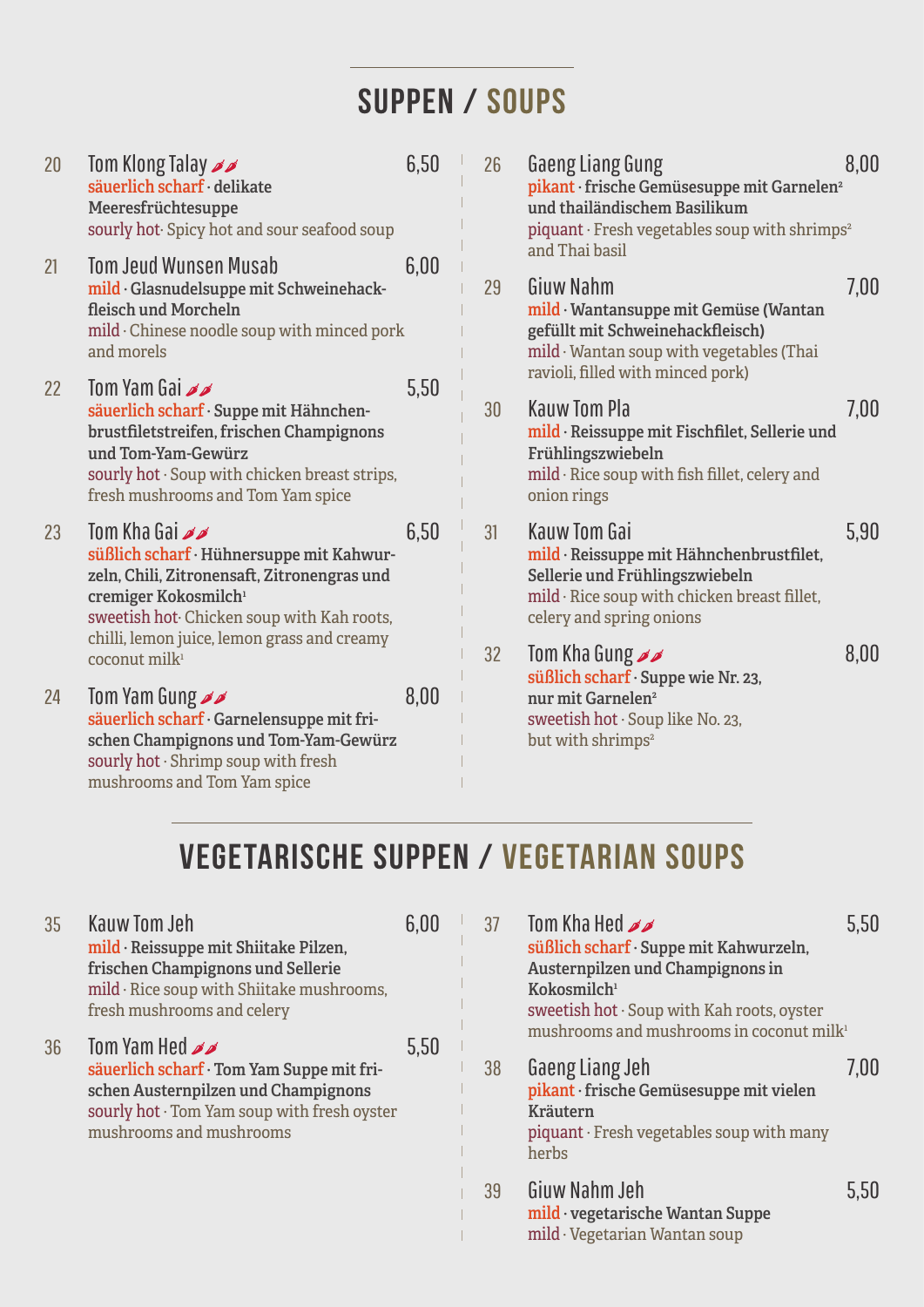

## Thailändische Salate / Thai Salads

| 40 | Yam wun sen<br>säuerlich scharf · Salat aus Glasnudeln, Mee-<br>resfrüchten <sup>2</sup> , Schweinehackfleisch, Erdnüs-<br>sen, Chili und Zitronensaft<br>sourly hot · Salad of Chinese noodles, seafood <sup>2</sup> ,                                                         | 16,50 | 47   | Lab Gai <i>øø</i><br>sehr scharf · Salat aus gehacktem Hähn-<br>chenfilet mit vielen frischen Kräutern<br>very hot · Salad of minced chicken fillet<br>with many fresh herbs            | 14,50 |
|----|---------------------------------------------------------------------------------------------------------------------------------------------------------------------------------------------------------------------------------------------------------------------------------|-------|------|-----------------------------------------------------------------------------------------------------------------------------------------------------------------------------------------|-------|
|    | minced pork meat, peanuts, chilli and lemon<br>juice                                                                                                                                                                                                                            |       | 4711 | Vorspeisenportion<br>Portion of starters                                                                                                                                                | 9,90  |
| 41 | Yam Pla Mueck 22<br>scharf · Tintenfischsalat mit vielen Kräutern<br>hot · Cuttlefish salad with many herbs                                                                                                                                                                     | 15,50 | 48   | Lab Bet<br>sehr scharf · Salat aus gehacktem Enten-<br>fleisch mit vielen frischen Kräutern                                                                                             | 17,00 |
| 42 | Yam Nueah AA<br>sehr scharf · auch mit Hähnchenbrust                                                                                                                                                                                                                            | 16,50 |      | very hot · Salad of minced duck with<br>many fresh herbs                                                                                                                                |       |
|    | Rindfleischsalat, so wie die Thais ihn mögen<br>very hot · also with chicken breast<br>Beef salad like Thais love it                                                                                                                                                            |       | 4811 | Vorspeisenportion<br>Portion of starters                                                                                                                                                | 11,50 |
| 43 | Yam Boh Daeg <i>øø</i><br>sehr scharf · gemischter Meeresfrüchtesalat <sup>2</sup><br>mit Chili und vielen frischen Kräutern<br>very hot · Mixed seafood <sup>2</sup> salad with chilli<br>and many fresh herbs                                                                 | 16,50 | 49   | Lab Muh 200<br>sehr scharf · Salat aus gehacktem Schweine-<br>fleisch mit vielen frischen Kräutern<br>very hot · Salad of minced pork with<br>many fresh herbs                          | 14,50 |
| 44 | Salat Gai Grob<br>gemischter Salat mit knusprig panierter                                                                                                                                                                                                                       | 14,90 |      | 4911 Vorspeisenportion<br>Portion of starters                                                                                                                                           | 8,90  |
|    | Hähnchenbrust und Ingwer-Dressing<br>Mixed salad with breaded chicken breast and<br>ginger dressing                                                                                                                                                                             |       | 50   | Gung chea nam pla<br>nur für Kenner · rohe Garnelen <sup>2</sup> mit                                                                                                                    | 23,00 |
| 45 | Salat Pag<br><b>Gemischter Salat mit Ingwer-Dressing</b><br>Mixed salad with ginger dressing                                                                                                                                                                                    | 5,50  |      | frischen Knoblauchscheiben, dazu<br>eine sehr scharfe Chili-Knoblauch-Soße<br>only for Expert · Raw shrimps <sup>2</sup> with fresh<br>garlic slices, with it a very hot chilli-garlic- |       |
| 46 | Yam Gung <b><i>dd</i></b><br>sehr scharf · Salat aus Riesengarnelen <sup>2</sup> mit<br>Zitronengrass, Chili, Zitronensaft,<br>Pfefferminze und Koriander<br>very hot · Salad of king prawns <sup>2</sup> with lemon<br>grass, chilli, lemon juice,<br>peppermint and coriander | 22,00 | 1811 | sauce<br><b>Tod Man Gung Salat</b><br>Thailändische Garnelenfrikadelle, mit ge-<br>mischtem Salat und Ingwer-Dressing<br>Thai shrimps meatball, with mixed<br>salad and ginger dressing | 17,90 |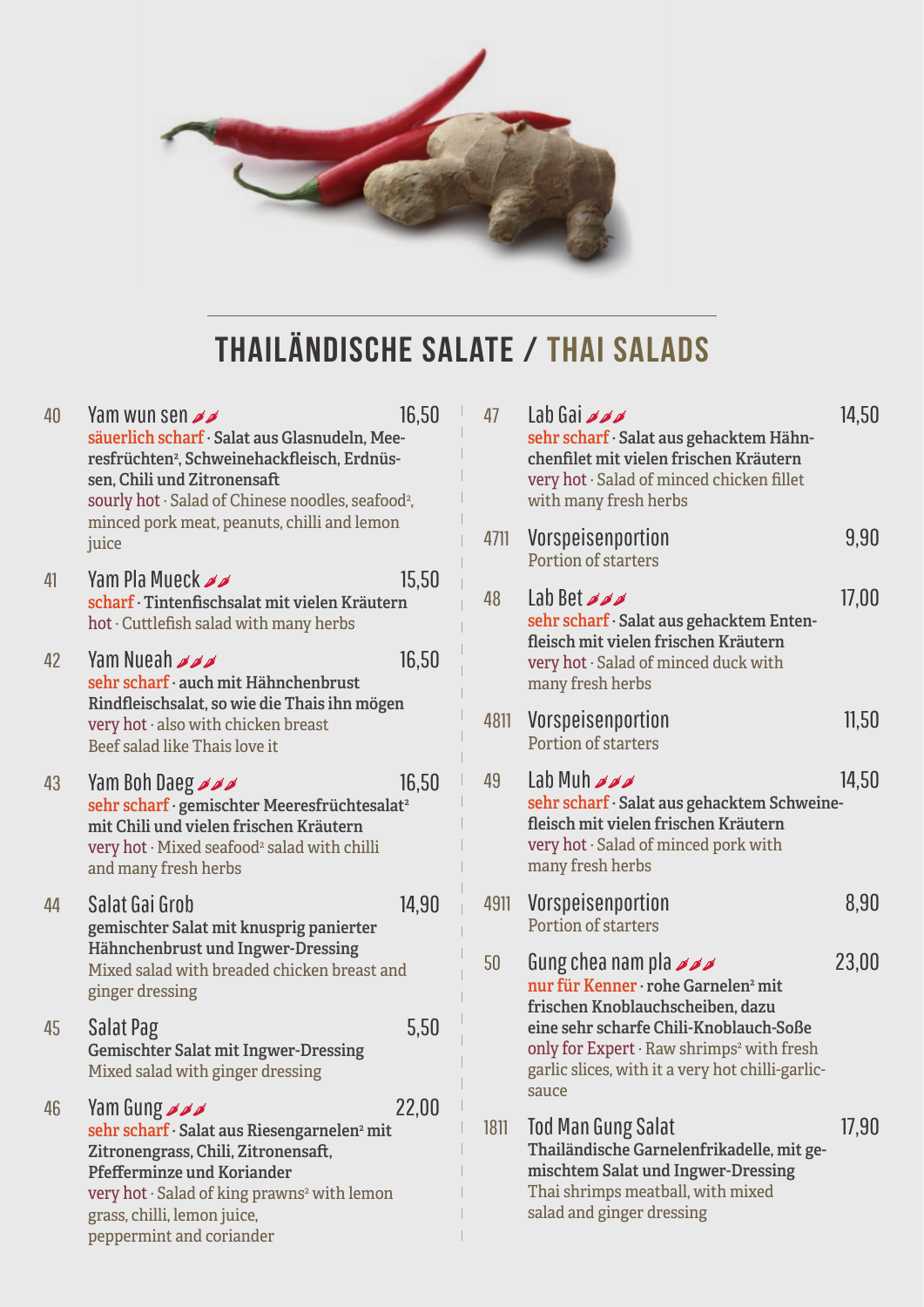

### Grüner Papaya Salat / Green Papaya Salad

Frische grüne Papayastreifen, lange Bohnen, Cocktailtomaten, Chilis, Knoblauch, Zitronensaft, Palmzucker, Erdnüsse. Fresh green Papaya strips, long beans, cocktail tomatoes, chillies, garlic, lemon juice, palm sugar, peanuts. Ein Fest für die Sinne. Nase und Gaumen werden bei dieser Kombination aus scharf – und süß-säuerlich – wirklich gefordert. A fiesta for the senses. Nose and palate are really challenged with this combination of hot and sweet-sour.

| 810  | Som Tam Puh Pla Rah AN<br>sehr scharf · mit kleinen eingelegten<br>Salzkrebsen<br>very hot · With small pickled salt crabs                              | 18,00 | 81 |
|------|---------------------------------------------------------------------------------------------------------------------------------------------------------|-------|----|
| 8101 | Som Tam Puh Pla Rah AN<br>mit Fleischauswahl<br>Meat option                                                                                             | 23,00 | 81 |
| 811  | Som Tam Nong Gai Yang<br>scharf · mit einem großen, knusprigen<br>Hähnchenschenkel<br>hot·With a big crispy chicken leg                                 | 19,00 | 81 |
| 812  | Som Tam Nueah Dead Diew<br>$scharf \cdot mit getrockneten, marinierten,$<br>ausgebratenen Rindfleischstreifen<br>$hot·With$ dried marinated beef strips | 19,50 | 81 |

| 813 | Som Tam Sih Krong Muh 2<br>scharf · mit knusprig gebratenen<br>Schweinerippchen<br>hot·With crispy friend spare ribs                                                                                     | 19,00 |
|-----|----------------------------------------------------------------------------------------------------------------------------------------------------------------------------------------------------------|-------|
|     | 814 Som Tam Pheig Gai Kratiam<br>scharf · mit mariniertem Hähnchenflügeln,<br>knusprig gebraten<br>hot · With marinated chicken<br>wings, crispy fried                                                   | 18,50 |
|     | 815 Som Tam Gung Pauw<br>scharf · mit 3 gegrillten Riesengarnelen <sup>2</sup><br>hot $\cdot$ With 3 grilled king prawns <sup>2</sup>                                                                    | 22,00 |
| 817 | Som Tam $\cancel{\rightarrow}$<br>$scharf \cdot Papayasalat pur$<br>Als Beilage servieren wir Duftreis,<br>auf Wunsch auch Klebereis<br>$hot \cdot$ Papaya salad pure<br>Served with rice or sticky rice | 14,90 |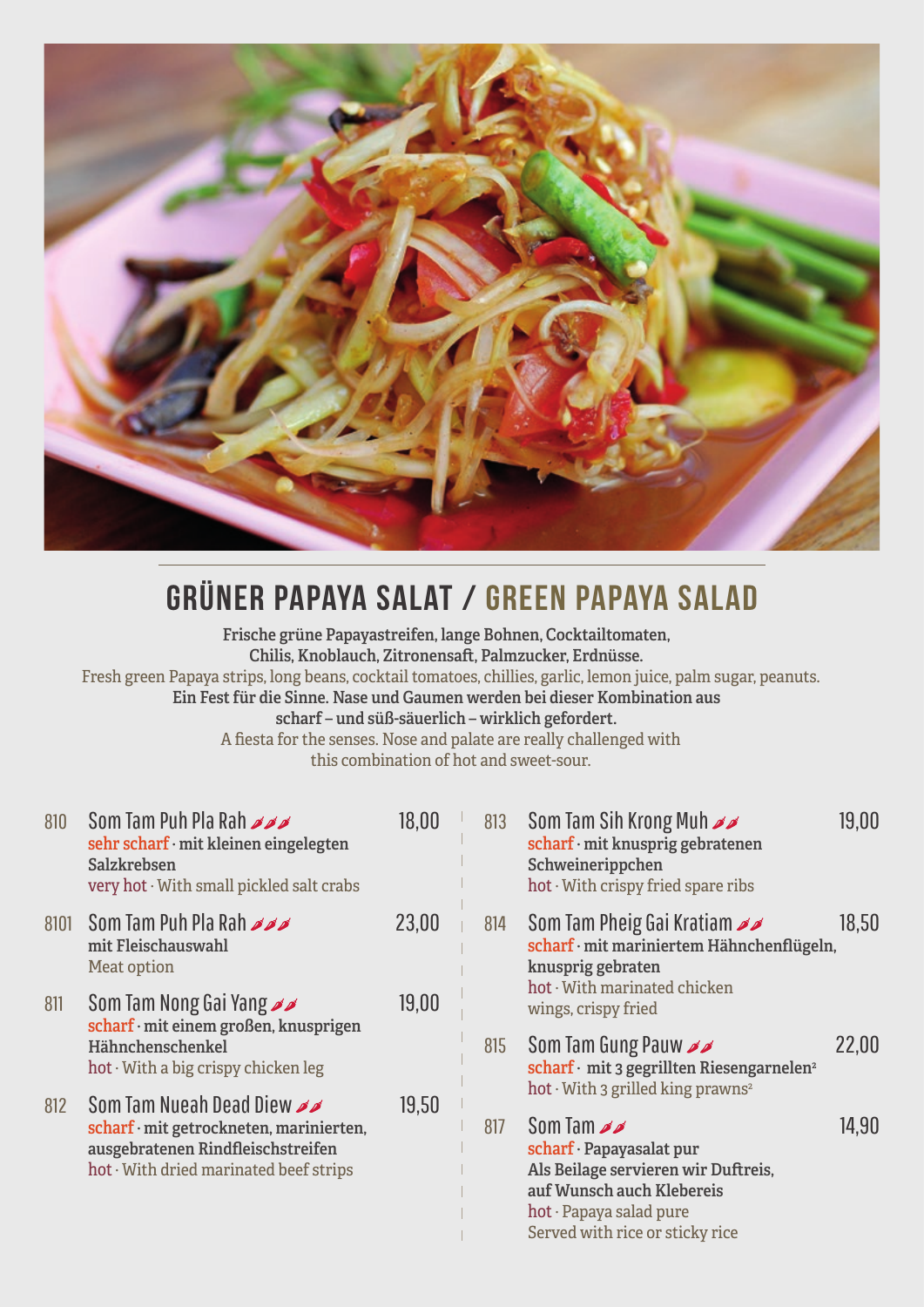#### Rindfleisch / Beef

55 Gaeng Ped Nueah  $\rightarrow$  scharf · Rindfleisch in rotem Curry mit Thai-Auberginen, Bambusscheiben, Peperoni, Kokosmilch<del>'</del> und thailändischem Basilikum hot · Beef in red curry with Thai eggplant, bamboo slices, chillies, coconut milk $^{\scriptscriptstyle 1}$  and Thai basil 57 Paneng Nueah 14,90 scharf · Rindfleisch in Paneng-Curry, mit Kokosmilch<del>'</del>, Erdnüssen und Peperoni (ohne Gemüse)  $hot · Beef in Paneng curry, with cocount milk<sup>1</sup>,$ peanuts and chillies (without vegetables) 5711 Paneng Nueah 16,00 mit Gemüse / with vegetables 58 Nueah Pad Prig **∡** 16,00 pikant · Rindfleisch gebraten mit Paprika, Chili, Knoblauch, Zwiebeln, Peperoni und thailändischem Basilikum  $p$ iquant  $\cdot$  Stir fried beef with paprika, chillies, chilli, garlic, onions and Thai basil 59 Nueah Nam Man Hoi 14,90 mild · Rindfleisch gebraten in Austern-Soße2 mit Thai-Brokkoli mild  $\cdot$  Stir fried beef in oyster sauce<sup>2</sup> with Thai broccoli 60 Nueah Kratiam Prig Thai 14,90 mild · Rindfleisch gebraten mit viel Pfeffer, Knoblauch und grünen Bohnen mild · Stir fried beef with much pepper, garlic and green beans 61 Nueah Kraprauw **15,50**  sehr scharf · Rindfleisch gebraten mit thailändischem Basilikum, Chili, Peperoni und Knoblauch very hot · Stir fried beef with Thai basil, chilli, chillies and garlic 6111 Nueah Kraprauw 16,50 gehackt Chopped 6112 Nueah Kraprauw 18,50 gehackt, mit Spiegelei Chopped with fried egg

| 62   | Nueah Pad Ped Bah ھەر<br>sehr scharf · Rindfleisch gebraten in rotem<br>Curry, mit Thai-Auberginen, Bambus, langen<br>Bohnen, Peperoni, thailändischem<br>Basilikum und Kokossahne <sup>1</sup><br>very hot · Stir fried beef in red curry with Thai<br>eggplant, bamboo, long beans,<br>chillies, Thai basil and coconut cream <sup>1</sup>                    | 16,50 |
|------|-----------------------------------------------------------------------------------------------------------------------------------------------------------------------------------------------------------------------------------------------------------------------------------------------------------------------------------------------------------------|-------|
| 63   | Kiuw Waan Nueah <b>⊿</b> ⊿<br>scharf · Rindfleisch gebraten in grünem<br>Curry, mit Kokosmilch <sup>1</sup> , Bambus, Thai-Au-<br>berginen, Peperoni und Thai-Basilikum<br>hot · Beef in green curry, with<br>coconut milk <sup>1</sup> , bamboo, Thai eggplant, chillies<br>and Thai basil                                                                     | 16,50 |
| 64   | Nueah Briuw Waan<br>mild · Rindfleisch gebraten in<br>Süß-Sauer-Soße, mit gemischtem Gemüse<br>und Ananas<br>mild · Stir fried beef in sweet and sour sauce,<br>with mixed vegetables and pineapple                                                                                                                                                             | 15,50 |
| 65   | Nueah Pad Pag Ruam<br>mild · Rindfleisch gebraten mit<br>gemischtem Gemüse in Soja-Soße<br>mild · Stir fried beef with mixed vegetables<br>in soybean sauce                                                                                                                                                                                                     | 15,50 |
| 66   | Nueah Pad Med Mamuang<br>süßlich scharf · Rindfleisch, Tamarinden-<br>Chili-Soße mit Cashewnüssen und knusp-<br>rigem, thailändischen Basilikum, ohne<br>Gemüse<br>sweetish hot · Beef, tamarind-chilli-sauce with<br>Cashew nuts and crispy Thai basil,<br>without vegetables<br>Empfehlung unserer langjährigen Gäste<br>Our long-time guests' recommendation | 15,50 |
| 6611 | <b>Nueah Pad Med Mamuang</b><br>mit Gemüse<br>with vegetables                                                                                                                                                                                                                                                                                                   | 17,00 |
| 67   | Massaman Nueah <b>⊿</b><br>scharf · Rindfleisch in Massaman-Curry<br>mit Kartoffeln und Erdnüssen<br>$hot \cdot$ Beef in Massaman curry with<br>potatoes and peanuts                                                                                                                                                                                            | 16,90 |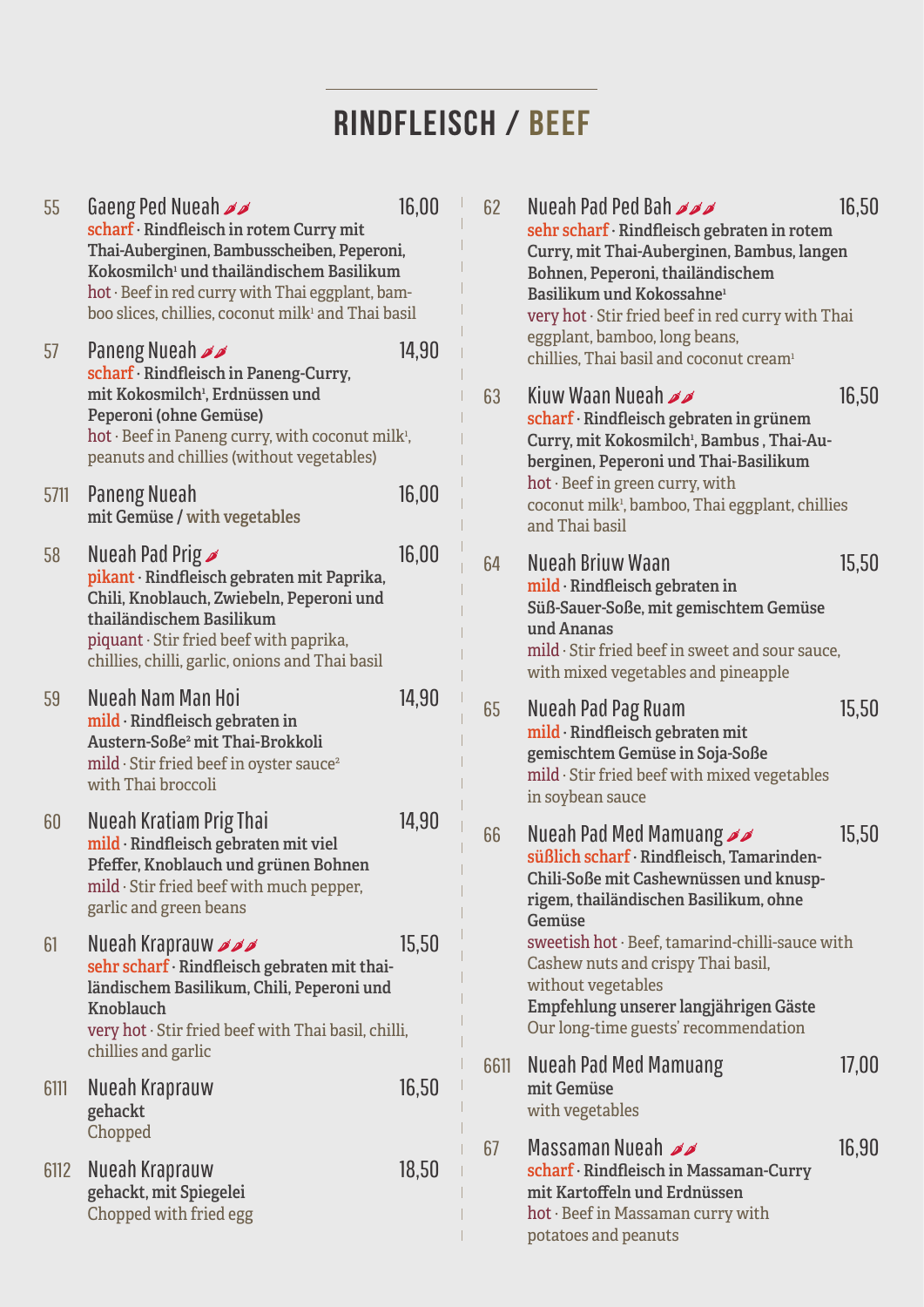

### Schweinefleisch / Pork

| 69 | Kai Jiew Muh Sab<br>mild · Thailändisches Eier-Omelett mit Schweinehackfleisch<br>mild · Thai egg omelette with minced pork                                                                                                                              | 11,50 |
|----|----------------------------------------------------------------------------------------------------------------------------------------------------------------------------------------------------------------------------------------------------------|-------|
|    | Mit Garnelen <sup>2</sup><br>With shrimps <sup>2</sup>                                                                                                                                                                                                   | 16,00 |
| 70 | Muh Pad Kaupod On<br>mild · Schweinefleisch gebraten mit jungen Maiskölbchen,<br>Zuckererbsen und frischen Champignons<br>mild · Pork fried with young small corn cobs,<br>sugar peas and fresh mushrooms                                                | 13,90 |
| 71 | Muh Pad Khing<br>mild · Schweinefleisch gebraten mit Ingwer, Zwiebeln,<br>Paprika, Shiitake-Pilzen und Morcheln<br>mild · Pork fried with ginger, onions, paprika,<br>Shiitake mushrooms and morels                                                      | 14,50 |
| 72 | Pad Prig Khing Muh ⊿⊿<br>scharf · Schweinefleisch gebraten in Prig Khing-Curry, thailändischen<br>langen Bohnen, Peperoni und thailändischem Basilikum<br>hot · Pork fried in Prig Khing curry, long Thai beans,<br>chillies and Thai basil              | 13,90 |
| 73 | Muh Teh Poh<br>süßlich-scharf · Schweinefleisch in rotem Curry, mit Tamarindensaft,<br>Palmzucker, Thai-Spinat, Kokosmilch <sup>2</sup><br>sweetish hot · Pork in red curry, with tamarind juice, palm sugar,<br>Thai spinach, coconut milk <sup>2</sup> | 15,50 |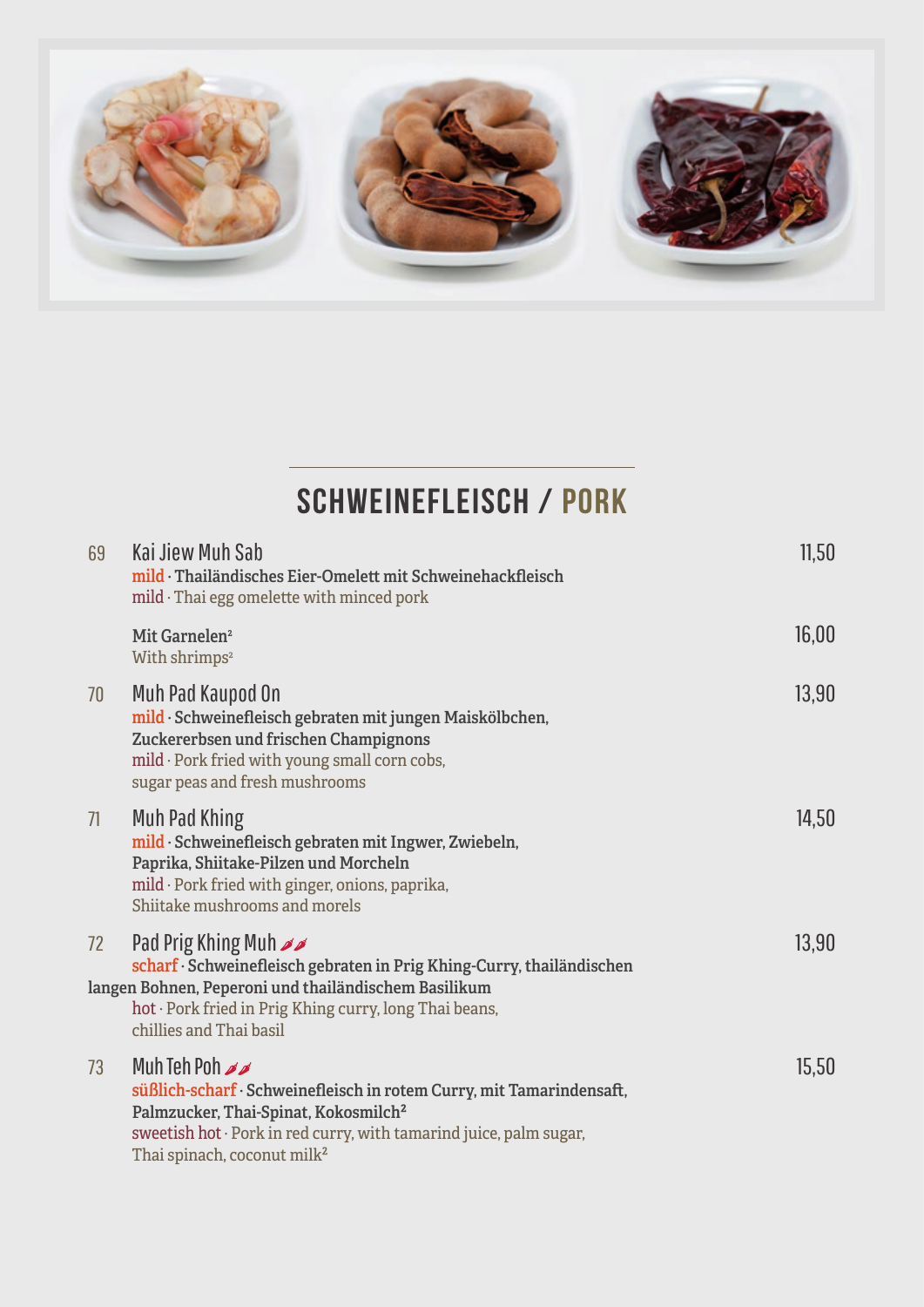### Schweinefleisch / Pork

| 74   | <b>Muh Briuw Waan</b><br>mild · Schweinefleisch gebraten in Süß-Sauer-Soße<br>mit gemischtem Gemüse und Ananas<br>mild · Pork fried in sweet and sour sauce with<br>mixed vegetables and pineapple                                                                            | 13,90 |
|------|-------------------------------------------------------------------------------------------------------------------------------------------------------------------------------------------------------------------------------------------------------------------------------|-------|
| 75   | Muh Grob Pak Khana<br>mild · Schweinebauch, knusprig gebraten, Thai-Brokkoli,<br>Knoblauch und Sojabohnen<br>mild · Belly of pork, crispy fried, Thai broccoli, garlic and soybeans                                                                                           | 16,90 |
| 76   | Muh Pad Prig<br>pikant · Schweinefleisch gebraten mit Paprika, Peperoni, Lauch,<br>Zwiebeln und thailändischem Basilikum<br>piquant · Pork fried with paprika, chillies, leek, onions and Thai basil                                                                          | 13,90 |
| 77   | Gaeng Kua Muh <b>ss</b><br>scharf · Schweinefleisch, gebraten in Kua-Curry, Peperoni,<br>thailändischem Basilikum, Kokosmilch <sup>2</sup> , Lychees und Ananas<br>hot · Pork, fried in Kua curry, chillies, Thai basil,<br>coconut milk <sup>2</sup> , lychees and pineapple | 14,50 |
| 78   | Muh Nam Man Hoi<br>mild · Schweinefleisch gebraten in Austern-Soße <sup>2</sup> mit Thai-Brokkoli<br>mild · Pork fried in oyster sauce <sup>2</sup> with Thai broccoli                                                                                                        | 13,90 |
| 79   | Muh Kratiam Prig Thai<br>mild · Schweinefleisch gebraten mit viel Knoblauch und grünen Bohnen<br>mild · Pork fried with much garlic and green beans                                                                                                                           | 13,90 |
| 80   | Gaeng Ped Muh $\rightarrow$<br>scharf · Schweinefleisch in rotem Curry, mit Bambus, Thai-<br>Auberginen, Peperoni und Kokosmilch <sup>2</sup><br>hot · Pork in red curry, with bamboo, Thai eggplant, chillies and coconut milk <sup>2</sup>                                  | 14,50 |
| 81   | Muh Pad Kraprauw<br>sehr scharf · Schweinefleisch, mit Chili, Peperoni, Knoblauch und<br>thailändischem Basilikum<br>very hot · Pork with chilli, chillies, garlic and Thai basil                                                                                             | 14,00 |
| 8111 | Muh Pad Kraprauw<br>gehackt / Chopped                                                                                                                                                                                                                                         | 15,00 |
| 8112 | Muh Pad Kraprauw<br>gehackt, mit Spiegelei<br>Chopped with fried egg                                                                                                                                                                                                          | 16,90 |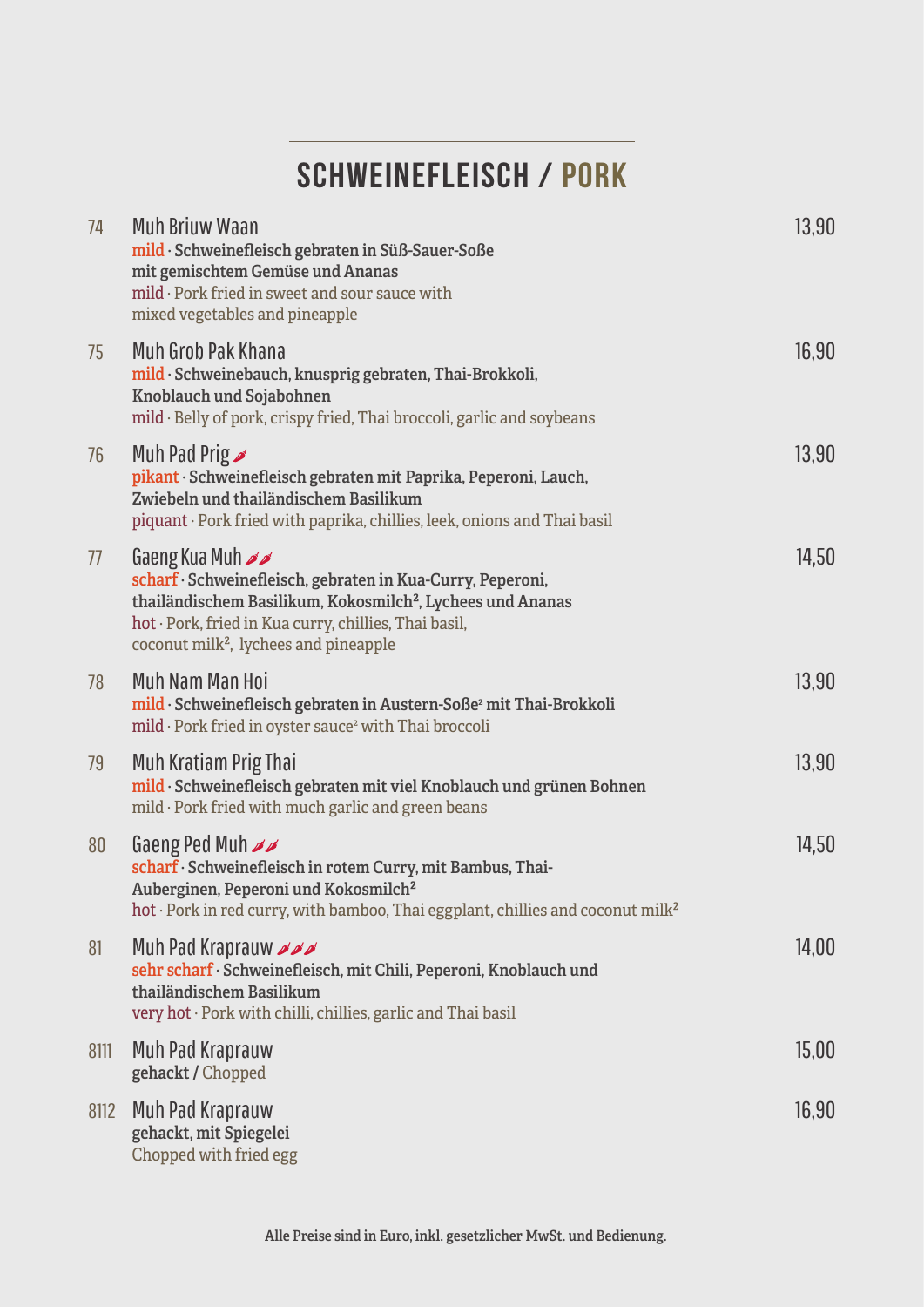

## Hähnchen / Chicken

| 82   | Gai Pad Nam Prig Pauw <sup>2</sup><br>süßlich scharf · Hähnchenbrustfilet in Chilipaste <sup>1</sup> , mit Frühlingszwiebeln, Peperoni,<br>Chili, thailändischem Basilikum und Cashewnüssen<br>sweetish hot · Chicken breast fillet in chilli paste with<br>spring onion, chilli, chillies, Thai basil and cashew nuts | 14,90 |
|------|------------------------------------------------------------------------------------------------------------------------------------------------------------------------------------------------------------------------------------------------------------------------------------------------------------------------|-------|
| 83   | Gai Pad Pag Ruam<br>mild · gebratenes Hähnchenbrustfilet mit gemischtem Gemüse in Soja-Soße<br>mild · Fried chicken breast fillet with mixed vegetables in soybean sauce                                                                                                                                               | 14,50 |
| 84   | Gaeng Kua Gai<br>süßlich scharf · gebratenes Hähnchenbrustfilet in Kua-Curry, mit Kokosmilch <sup>2</sup> ,<br>Lychees, Ananas, Peperoni und thailändischem Basilikum<br>sweetish hot · Fried chicken breast fillet in Kua curry with<br>coconut milk <sup>2</sup> , lychees, pineapple, chillies and Thai basil       | 14,50 |
| 85   | Tom Kha Nong Gai <b>✔</b><br>pikant · gekochter Hähnchenschenkel mit Galangawurzeln,<br>Koriander, Zitronensaft, Chili und Kokosmilch <sup>2</sup><br>piquant · Cooked chicken leg with Galanga roots, coriander,<br>lemon juice, chilli and coconut milk <sup>2</sup>                                                 | 16,50 |
| 86   | Gai Pad Saparos<br>mild · Hähnchenbrustfilet gebraten mit Ananas, Ingwer, Zwiebeln und Paprika<br>mild · Chicken breast fillet, fried with pineapple, ginger, onions and paprika                                                                                                                                       | 14,50 |
| 87   | Gai Pad Kraprauw<br>sehr scharf · Hähnchenbrustfilet mit Chili, Peperoni, Knoblauch und<br>thailändischem Basilikum<br>very hot · Chicken breast fillet with chilli, chillies, garlic and Thai basil                                                                                                                   | 14,50 |
| 8711 | Gai Pad Kraprauw<br>gehackt / Chopped                                                                                                                                                                                                                                                                                  | 16,50 |
|      | 8712 Gai Pad Kraprauw<br>gehackt, mit Spiegelei / Chopped with fried egg                                                                                                                                                                                                                                               | 19,50 |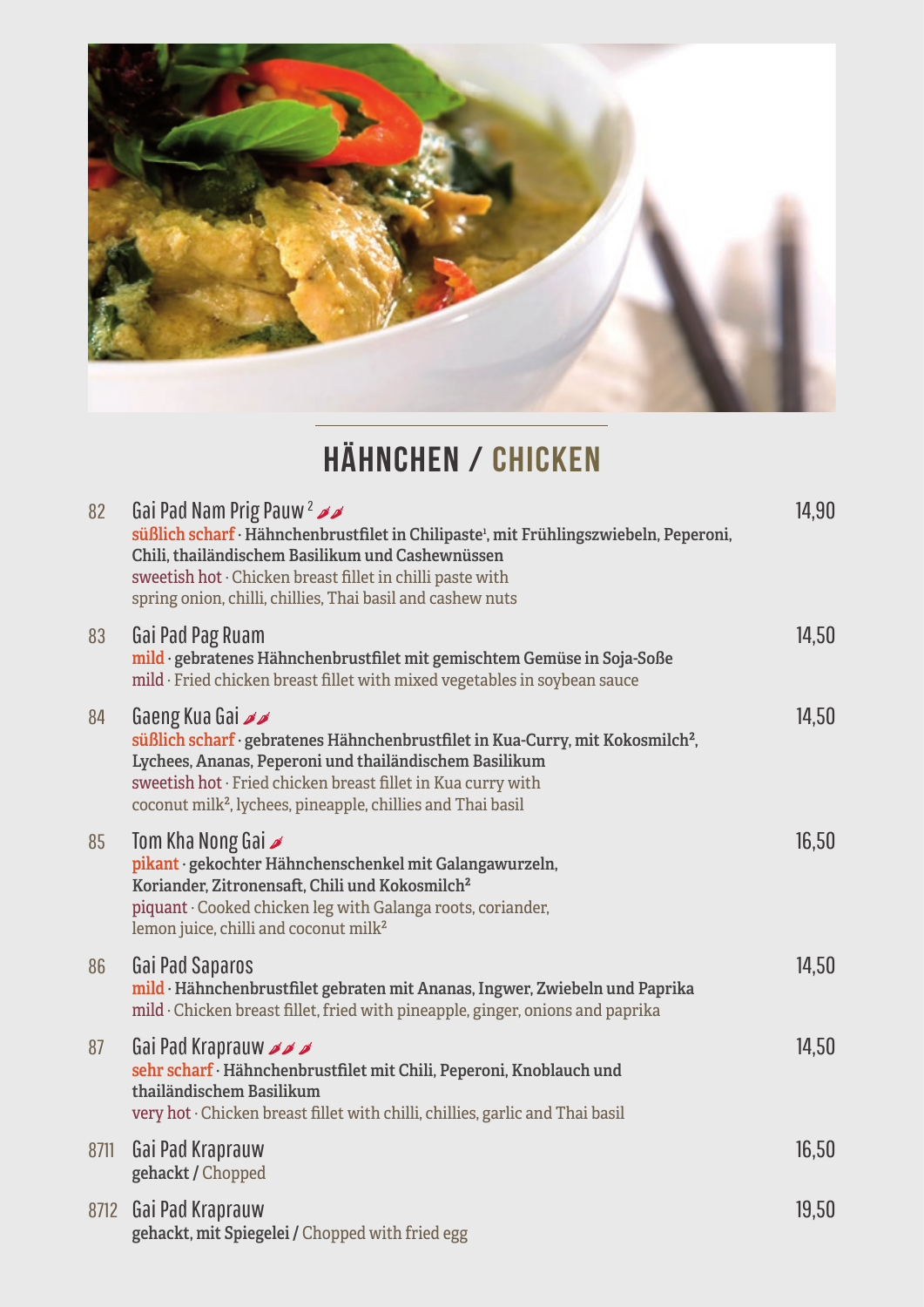# Hähnchen / Chicken

| 88   | Gaeng Kiuw Waan Gai<br>scharf · Hähnchenbrustfilet in<br>grünem Curry, Kokosmilch <sup>2</sup> , Thai-Aubergi-<br>nen, Bambusscheiben und Peperoni<br>hot · Chicken breast fillet in green curry,<br>coconut milk <sup>2</sup> , Thai eggplant, bamboo slices<br>and chillies | 14,90 | 94              | Gaeng Ped Gai<br>scharf · Hähnchenbrustfilet in rotem<br>Curry, mit Thai-Auberginen, Peperoni,<br>Bambus, thailändischem<br>Basilikum und Kokosmilch <sup>2</sup><br>hot · Chicken breast fillet in red curry,<br>with Thai eggplant, chillies, bamboo, | 14,90 |
|------|-------------------------------------------------------------------------------------------------------------------------------------------------------------------------------------------------------------------------------------------------------------------------------|-------|-----------------|---------------------------------------------------------------------------------------------------------------------------------------------------------------------------------------------------------------------------------------------------------|-------|
| 89   | Gai Kratiam Prig Thai<br>mild · Hähnchenbrustfilet gebraten mit<br>viel Knoblauch und grünen Bohnen<br>mild · Chicken breast fillet fried with<br>much garlic and green beans                                                                                                 | 14,90 | 95 <sub>1</sub> | Thai basil and coconut milk <sup>2</sup><br>Paneng Gai <b>A</b><br>scharf · Hähnchenbrustfilet in<br>Paneng-Curry, mit Erdnüssen, Peperoni,<br>thailändischem Basilikum                                                                                 | 14,90 |
| 90   | Gai Pad Mamuang Himmapan<br>süßlich-scharf · gebratenes Hähnchenbrust-<br>filet in Tamarinden-Chili-Soße, mit<br>Cashewnüssen und knusprigem                                                                                                                                  | 15,50 |                 | und Kokossahne <sup>1</sup> (ohne Gemüse)<br>hot · Chicken breast fillet in Paneng curry,<br>with peanuts, chillirs, Thai basil and coconut<br>cream <sup>1</sup> (without vegetables)                                                                  |       |
|      | thailändischen Basilikum<br>sweetish hot Fried chicken breast fillet in<br>tamarind-chilli-sauce with Cashew<br>nuts and crispy Thai basil                                                                                                                                    |       | 9511            | Paneng Gai<br>mit Gemüse<br>with vegetables                                                                                                                                                                                                             | 16,20 |
|      | Lieblingsgericht unserer Stammgäste<br>Our frequenters' favourite dish                                                                                                                                                                                                        |       | 96              | Gai Briuw Waan<br>mild · Hähnchenbrustfilet mit                                                                                                                                                                                                         | 14,90 |
| 9011 | Gai Pad Mamuang Himmapan<br>mit Gemüse / with vegetables                                                                                                                                                                                                                      | 17,00 |                 | gemischtem Gemüse und<br>Ananas, in Süß-Sauer-Soße<br>mild · Chicken breast fillet with                                                                                                                                                                 |       |
| 91   | Homog Gai $\mathscr{A}$<br>scharf · Hähnchenfleischpastete aus rotem                                                                                                                                                                                                          | 16,50 |                 | mixed vegetables and pineapple,<br>in sweet-sour sauce                                                                                                                                                                                                  |       |
|      | Curry, mit Kokossahne <sup>1</sup> , Chinakohl<br>und thailändischem Basilikum in<br>Bananenblättern gedämpft<br>hot · Chicken pie of red curry, coconut<br>cream <sup>1</sup> , Chinese cabbage and Thai<br>basil steamed in banana leaves                                   |       | 97              | Gai Pad Prig<br>pikant · Hähnchenbrustfilet, mit<br>Paprika, Chili, Zwiebeln und<br>thailändischem Basilikum<br>piquant · Chicken breast fillet with paprika,<br>chilli, onions and Thai basil                                                          | 14,90 |
| 92   | Gai Grob Nam Daeng <b>≥</b><br>süßlich scharf · knusprig gebratener<br>Hähnchenschenkel in pikanter Soße, mit<br>Erbsen, Tongkupilzen, Paprika und einem<br>gemischten Salat<br>sweetish hot · Crispy fried chicken leg in                                                    | 15,50 | 98              | Gai Nam Man Hoi<br>mild · Hähnchenbrustfilet gebraten in<br>Austern-Soße <sup>2</sup> mit Thai-Brokkoli<br>mild · Chicken breast fillet fried in oyster<br>sauce <sup>2</sup> with Thai broccoli                                                        | 14,90 |
|      | piquant sauce with peas, Tongku mushrooms,<br>paprika and a mixed salad                                                                                                                                                                                                       |       | 816             | Gaeng Ka-Ri Nong Gai <b>⊿</b><br>süßlich scharf · filetierter Hähnchenschen-                                                                                                                                                                            | 15,90 |
| 93   | Gai Pad Khing<br>mild · Hähnchenbrustfilet gebraten<br>mit Ingwer, Lauch, Zwiebeln, Paprika, Mor-<br>cheln und Champignons<br>mild · Chicken breast fillet fried with ginger,<br>leek, onions, paprika, morels and mushrooms                                                  | 14,90 |                 | kel in Ka-Ri-Curry mit Kartoffeln,<br>Kokosmilch <sup>2</sup> , Zwiebeln und<br>gemischtem Salat als Beilage<br>sweetish hot · Filleted chicken leg in Ka-Ri<br>curry with potatoes, coconut milk <sup>2</sup> ,<br>onions and mixed salad              |       |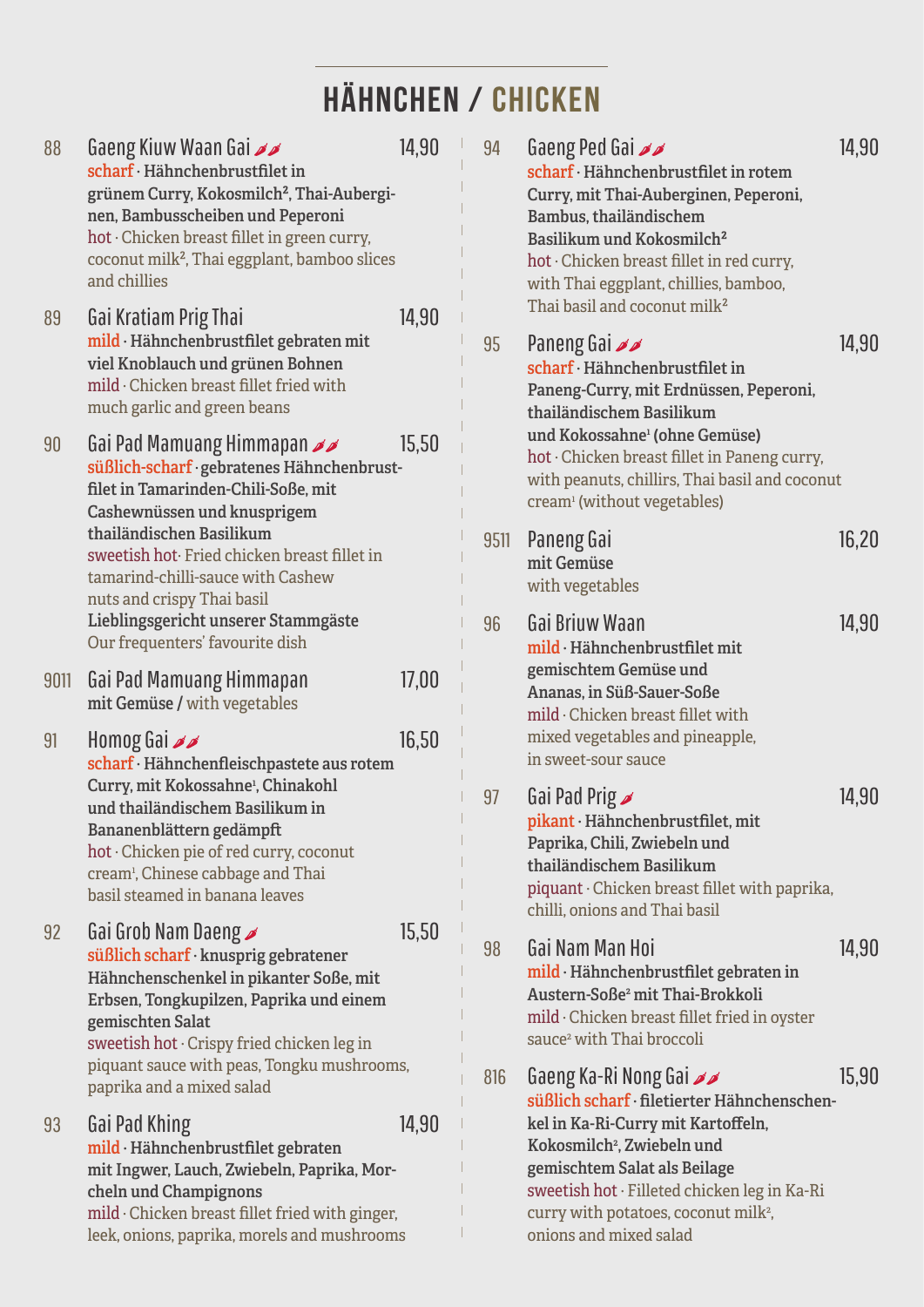### Entenfleisch / Duck

| 99               | <b>Bet Grob Pad Prig Phauw</b><br>süßlich scharf · knusprige Ente gebraten mit Zwiebeln, Peperoni, Cashewnüssen<br>in Chilipaste <sup>2</sup> mit thailändischem Basilikum<br>sweetish hot · Crispy duck fried with onions, chillies, Cashew nuts<br>in chilli paste <sup>2</sup> with Thai basil | 18,90 |
|------------------|---------------------------------------------------------------------------------------------------------------------------------------------------------------------------------------------------------------------------------------------------------------------------------------------------|-------|
| 100 <sub>1</sub> | <b>Bet Grob Suvadee</b><br>mild · knusprige Ente auf Gemüsebeet mit hausgemachter Soße<br>So mag "Suvadee" Ente!<br>$mid \cdot$ Crispy duck on a bed of vegetables with homemade sauce<br>"Suvadee" likes duck like that!                                                                         | 18,90 |
| 101              | <b>Bet Grob Paloh</b><br>mild · knusprige Ente in Soja-Soße mit fünf Gewürzen und Thai-Spinat<br>$mid \cdot$ Crispy duck in soybean sauce with five spices and Thai spinach                                                                                                                       | 18,90 |
| 102 <sub>2</sub> | Bet Pad Med Mamuang<br>süßlich scharf · knusprig gebratenes Entenfleisch in Tamarinden-Chili-Soße,<br>mit Cashewnüssen und frittiertem thailändischem Basilikum<br>sweetish hot $\cdot$ Crispy fried duck in tamarind-chilli-sauce with<br>Cashew nuts and deep-fried Thai basil                  | 18,50 |
|                  | 1021 Bet Pad Med Mamuang<br>mit Gemüse<br>with vegetables                                                                                                                                                                                                                                         | 20,50 |

#### **TAMARINDEN**

Tamarinde ist eigentlich Obst. Es gibt viele verschiedene Tamarinden (z.B. süße, saure...)

Für unsere Saucen benutzenwir die sauren Tamarinden.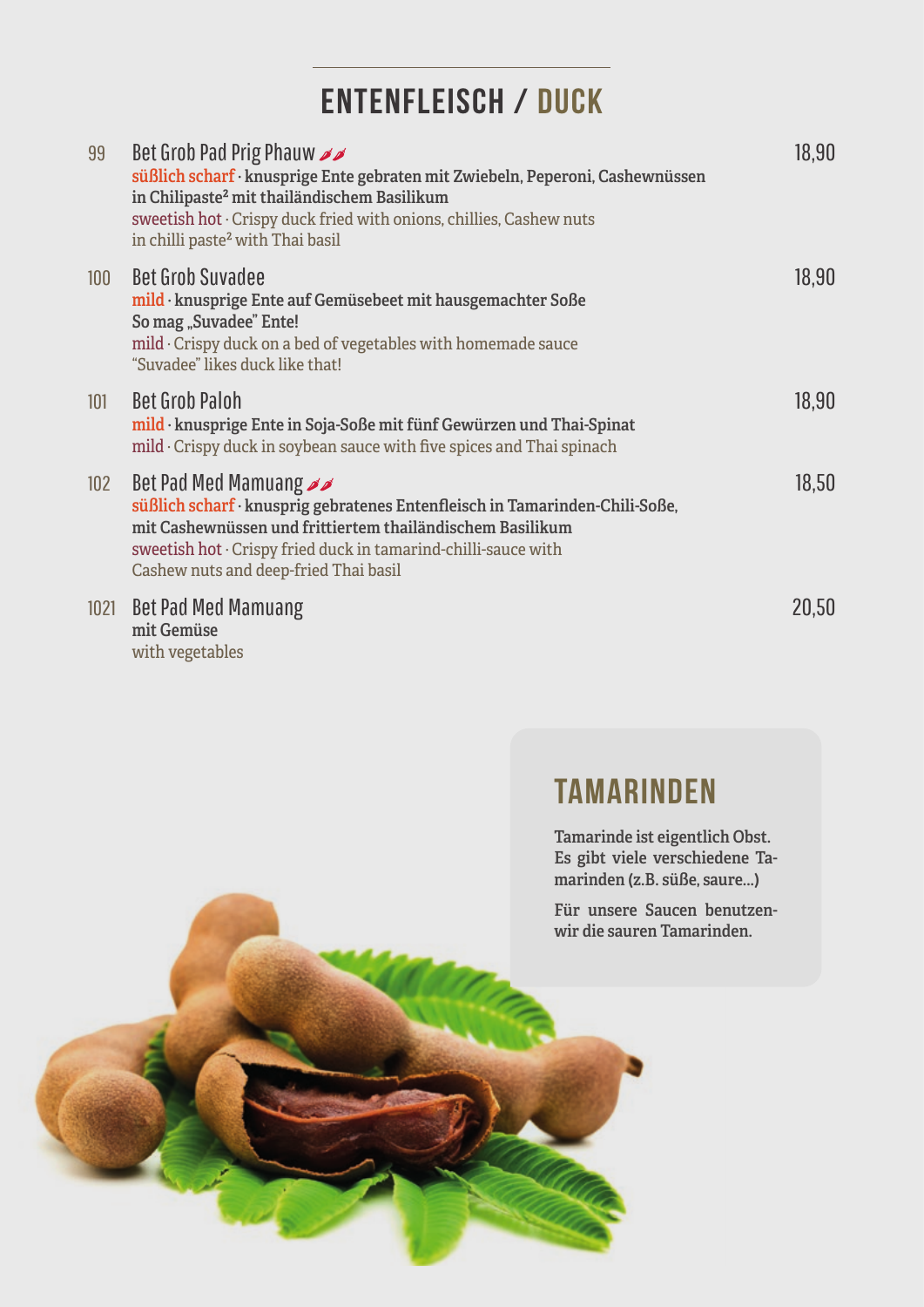### Entenfleisch / Duck

| 103 | Gaeng Ped Bet<br>scharf · knuprige Ente in rotem Curry, mit Kokosmilch <sup>2</sup> , Bambusscheiben,<br>Peperoni, Thai-Auberginen und Thai-Basilikum<br>hot · Crispy duck in red curry, with coconut milk <sup>2</sup> , bamboo slices,<br>Thai eggplant, chillies and Thai basil                                          | 18,50 |
|-----|-----------------------------------------------------------------------------------------------------------------------------------------------------------------------------------------------------------------------------------------------------------------------------------------------------------------------------|-------|
| 104 | Gaeng Kua Bet<br>süßlich scharf · knuspriges Entenfleisch in speziellem Kua-Curry,<br>mit Peperoni, Ananas und Lychees - So mag sie der Chef!<br>sweetish hot · Crispy duck in special Kua curry, with chillies, pineapple<br>and lychees The boss likes it like that!                                                      | 18,50 |
| 106 | Bet Pad Kraprauw<br>sehr scharf · knusprige Ente, gebraten mit Chili, Knoblauch, Peperoni,<br>langen Bohnen und thailändischem Basilikum<br>very hot · crispy duck, fried with chilli, garlic, chillies, long beans and Thai basil                                                                                          | 18,90 |
| 107 | <b>Bet Briuw Waan</b><br>mild · knusprige Ente in einer Süß-Sauer-Soße, mit<br>gemischtem Gemüse und Ananas<br>mild · Crispy duck in a sweet and sour sauce with<br>mixed vegetables and pineapple                                                                                                                          | 18,50 |
| 108 | <b>Bet Kratiam Prigthai</b><br>mild · knusprige Ente gebraten in Knoblauch-Soße und grünen Bohnen<br>mild · Crispy duck fried in garlic sauce and green beans                                                                                                                                                               | 18,50 |
| 109 | <b>Bet Grob Pad Ped Bah</b><br>sehr scharf · knusprige Ente gebraten in rotem Curry, mit Thai-Auberginen,<br>Bambus, Bohnen, Thai-Basilikum und Kokossahne <sup>1</sup><br>very hot · Crispy duck fried in red curry, with Thai-eggplant, bamboo, beans,<br>Thai basil and coconut cream <sup>1</sup>                       | 18,90 |
|     | 110 Bet Pad Pag Ruam<br>mild · knusprige Ente gebraten mit gemischtem Gemüse in Soja-Soße<br>Crispy duck, fried with mixed $mid \cdot$ vegetables in soybean sauce                                                                                                                                                          | 18,50 |
| 111 | Schu-Schee Bet Grob<br>scharf · knusprige Ente gebraten in Schu-Schee-Curry mit Kokossahne <sup>1</sup> ,<br>Zitronenblättern, Peperoni, thailändischem Basilikum (ohne Gemüse)<br>hot · Crispy duck fried in Schu-Schee curry with coconut cream <sup>1</sup> , lemon leaves,<br>chillies, Thai basil (without vegetables) | 18,90 |
| 112 | Gaeng Kiuw Waan Bet<br>scharf · knusprige Ente in grünem Curry, mit Kokosmilch <sup>2</sup> , Bambusscheiben,<br>Peperoni, Thai-Auberginen und Thai-Basilikum<br>hot · Crispy duck in green curry, with coconut milk <sup>2</sup> , bamboo slices,<br>chillies, Thai eggplant and Thai basil                                | 18,90 |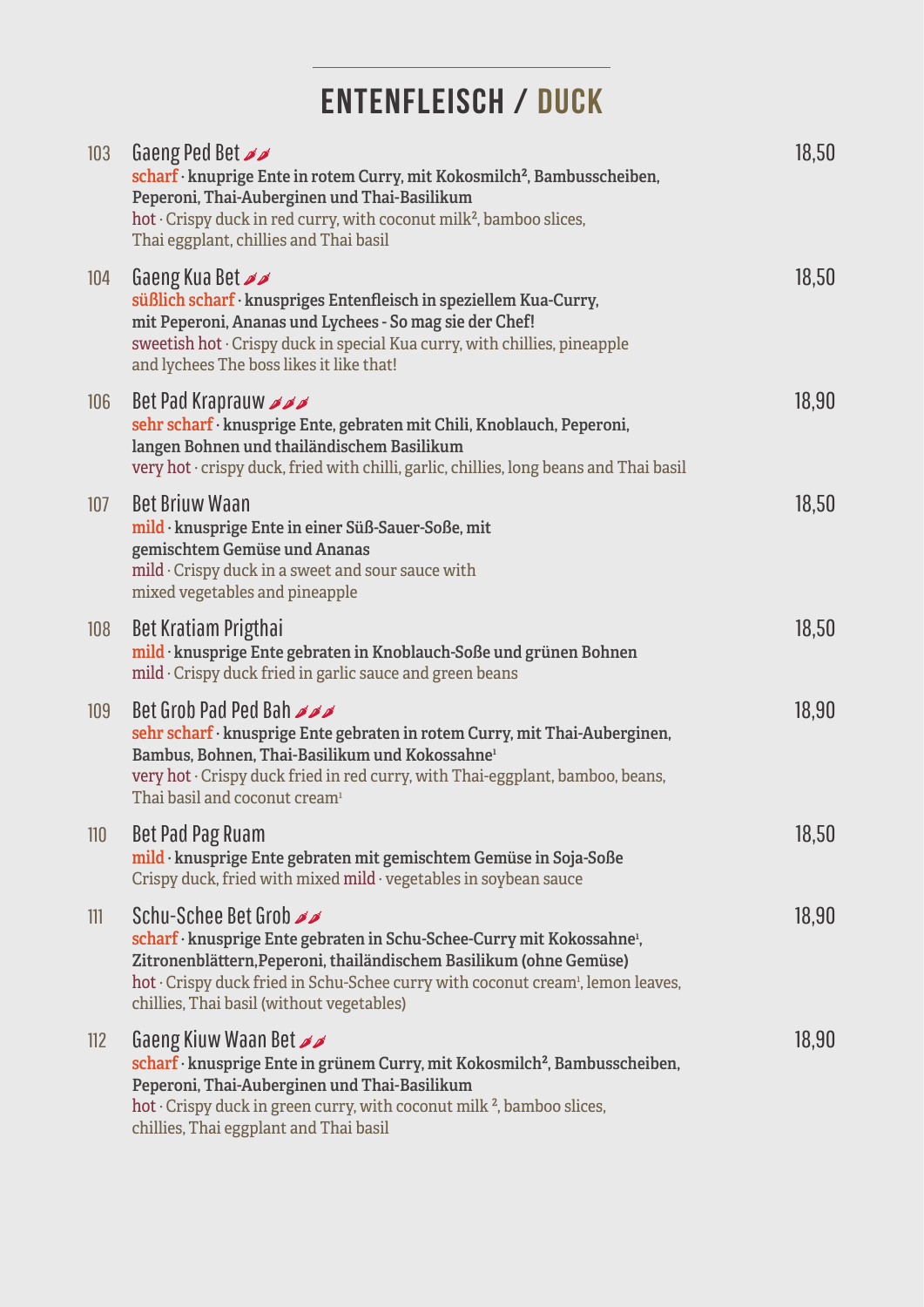

### GARNELEN / SHRIMPS

| 113 | Gung Pad Prig Bai Kraprauw<br>sehr scharf · Riesengarnelen gebraten mit viel Chili, Peperoni, Knoblauch,<br>grünen Bohnen und Thai-Basilikum<br>very hot · King prawns fried with much chilli, chillies,<br>garlic. green beans and Thai basil                                                                                    | 22,90 |
|-----|-----------------------------------------------------------------------------------------------------------------------------------------------------------------------------------------------------------------------------------------------------------------------------------------------------------------------------------|-------|
| 114 | <b>Gung Kratiam Prig Thai</b><br>mild · Riesengarnelen gebraten in Austern-Soße <sup>2</sup> , mit viel Knoblauch<br>und Pfeffer auf grünen Bohnen<br>$mild·$ King prawns fried in oyster sauce <sup>2</sup> , with much<br>garlic and pepper on green beans                                                                      | 22,90 |
| 115 | Schu - Schee Gung<br>süßlich scharf · Riesengarnelen gebraten in Schu-Schee-Curry, Peperoni, Zitronenblätter,<br>mit Kokossahne <sup>1</sup> , Thai-Basilikum (ohne Gemüse)<br>sweetish hot · King prawns fried in Schu-Schee-curry, chillies, lemon leaves,<br>with coconut cream <sup>1</sup> , Thai basil (without vegetables) | 22,90 |
| 116 | Gung Pauw Nam Jihm Zeb<br>scharf · Riesengarnelen gegrillt, dazu eine Soße aus Chili und Knoblauch zum Dippen<br>hot · Grilled king prawns, with them a chilli and garlic sauce to dip                                                                                                                                            | 22,90 |
| 117 | Gung Pad Pong Ka-Ri <b></b><br>pikant · Riesengarnelen gebraten in spezieller Curry-Soße, Ei,<br>mit Zwiebeln, Peperoni und Frühlingszwiebeln<br>piquant · King prawns fried in special curry sauce, egg,<br>with onions, chillies and spring onions                                                                              | 23,50 |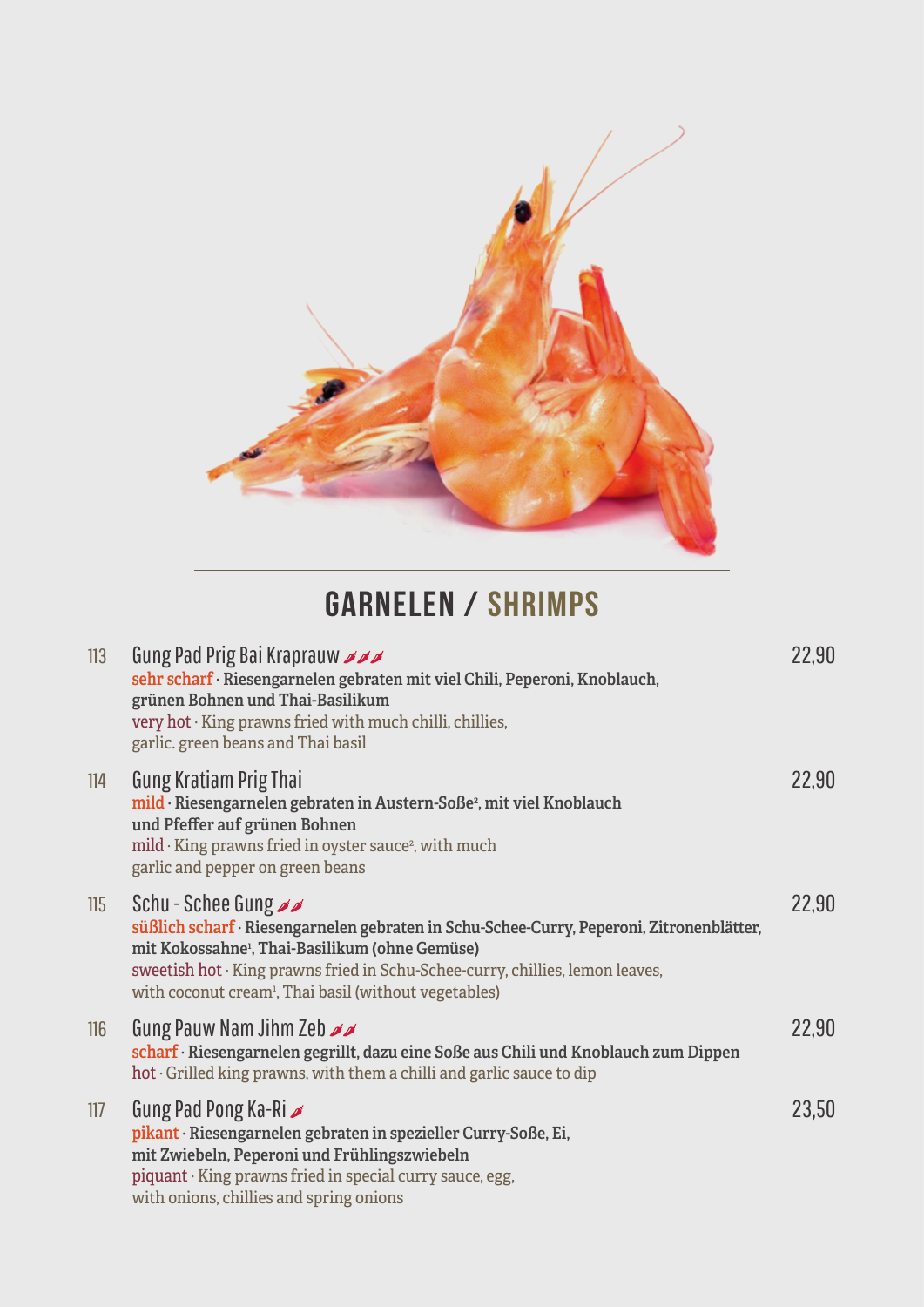### Garnelen / Shrimps

23,50

 $22,90$ 

24,90

24,90

22,90

 $22,90$ 

| 119  | <b>Gung Briuw Waan</b><br>mild · Riesengarnelen gebraten in einer<br>Süß-Sauer-Soße mit gemischtem Gemüse<br>und Ananas<br>$mid \cdot$ King prawns fried in a sweet and sour<br>sauce with mixed vegetables and pineapple                                                                                                                                         | 23,90 | 125  | Gung Kiuw Waan<br>scharf · Riesengarnelen in grünem Curry,<br>mit Kokosmilch <sup>2</sup> , Thai-Auberginen, Pepero-<br>ni,<br><b>Bambus und Thai-Basilikum</b><br>$hot \cdot King$ prawns in green curry, with<br>coconut milk <sup>2</sup> , Thai eggplant, chillies,                                                                              | 23 |
|------|-------------------------------------------------------------------------------------------------------------------------------------------------------------------------------------------------------------------------------------------------------------------------------------------------------------------------------------------------------------------|-------|------|------------------------------------------------------------------------------------------------------------------------------------------------------------------------------------------------------------------------------------------------------------------------------------------------------------------------------------------------------|----|
| 120  | Gung Pad Med Mamuang<br>süßlich scharf · Riesengarnelen gebraten in<br>einer Tamarinden-Chili-Soße, mit<br>Cashewnüssen und knusprigen<br>thailändischem Basilikum<br>sweetish hot · King prawns fried in a<br>tamarind-chilli-sauce with<br>Cashew nuts and crispy Thai basil                                                                                    | 23,50 | 126  | bamboo and Thai basil<br>Paneng Gung<br>scharf · Riesengarnelen in Paneng-Curry<br>mit Kokossahne <sup>1</sup> , Erdnüssen, Peperoni und<br>Thai-Basilikum (ohne Gemüse)<br>$hot \cdot$ King prawns in Paneng curry<br>with coconut cream <sup>1</sup> , peanuts, chillies and<br>Thai basil (without vegetables)                                    | 22 |
| 1201 | <b>Gung Pad Med Mamuang</b><br>mit Gemüse<br>with vegetables                                                                                                                                                                                                                                                                                                      | 24,50 | 1261 | <b>Paneng Gung</b><br>mit Gemüse                                                                                                                                                                                                                                                                                                                     | 24 |
| 121  | Talay Roam Mor Din<br>mild · im Tontopf gebackene<br>Meeresfrüchte, mit Glasnudeln<br>und speziellen Kräutern<br>mild · Seafood baked in clay pot with<br>Chinese noodles and special herbs                                                                                                                                                                       | 24,90 | 127  | with vegetables<br>Gung Pad Ped Bah<br>sehr scharf · Riesengarnelen gebraten in<br>rotem Curry, mit Peperoni, Krachaiwurzeln,<br>Bambus, Thai-Auberginen, langen Bohnen,<br>thailändischem Basilikum und Kokossahne <sup>1</sup>                                                                                                                     | 24 |
| 123  | Gaeng Som Gung Pag Roam<br>säuerlich-scharf · Riesengarnelen<br>in saurem Curry, mit Tamarindensaft und<br>gemischtem Gemüse, serviert im Feuertopf<br>sourly hot $\cdot$ King prawns in sour curry with<br>tamarind juice and mixed<br>vegetables, served in fire pot<br>Thai's Lieblingsgericht                                                                 | 23,90 | 128  | very hot $\cdot$ King prawns fried in red curry, with<br>chillies, Krachai roots, bamboo, Thai eggplant,<br>long beans, Thai basil and coconut cream <sup>1</sup><br>Gung Pad Nam Prig Pauw<br>süßlich scharf · Riesengarnelen gebraten<br>in Chilipaste <sup>2</sup> , mit Frühlingszwiebeln,<br>Peperoni, Zwiebeln und<br>thailändischem Basilikum | 22 |
| 124  | Thai's favourite dish<br>Gaeng Bah Boh Daeg AN                                                                                                                                                                                                                                                                                                                    | 23,90 |      | sweetish hot · King prawns fried in chilli pa-<br>ste <sup>2</sup> , with spring onions, chillies,<br>onions and Thai basil                                                                                                                                                                                                                          |    |
|      | sehr scharf · Riesengarnelen mit gemischten<br>Meeresfrüchten, in Curry "Farmer-Style"<br>mit Thai-Auberginen, Bambus, Peperoni,<br>Krachaiwurzeln, jungem Pfeffer, thailän-<br>dischem Basilikum<br>very hot · King prawns with mixed seafood,<br>in curry "Farmer -Style" with Thai<br>aubergines, bamboo, chillies, Krachai roots,<br>young pepper, Thai basil |       | 129  | <b>Gung Pad Pag Ruam</b><br>mild · Riesengarnelen gebraten mit<br>gemischtem Gemüse in Soja-Soße<br>mild $\cdot$ King prawns fried with mixed<br>vegetables in soybean sauce                                                                                                                                                                         | 22 |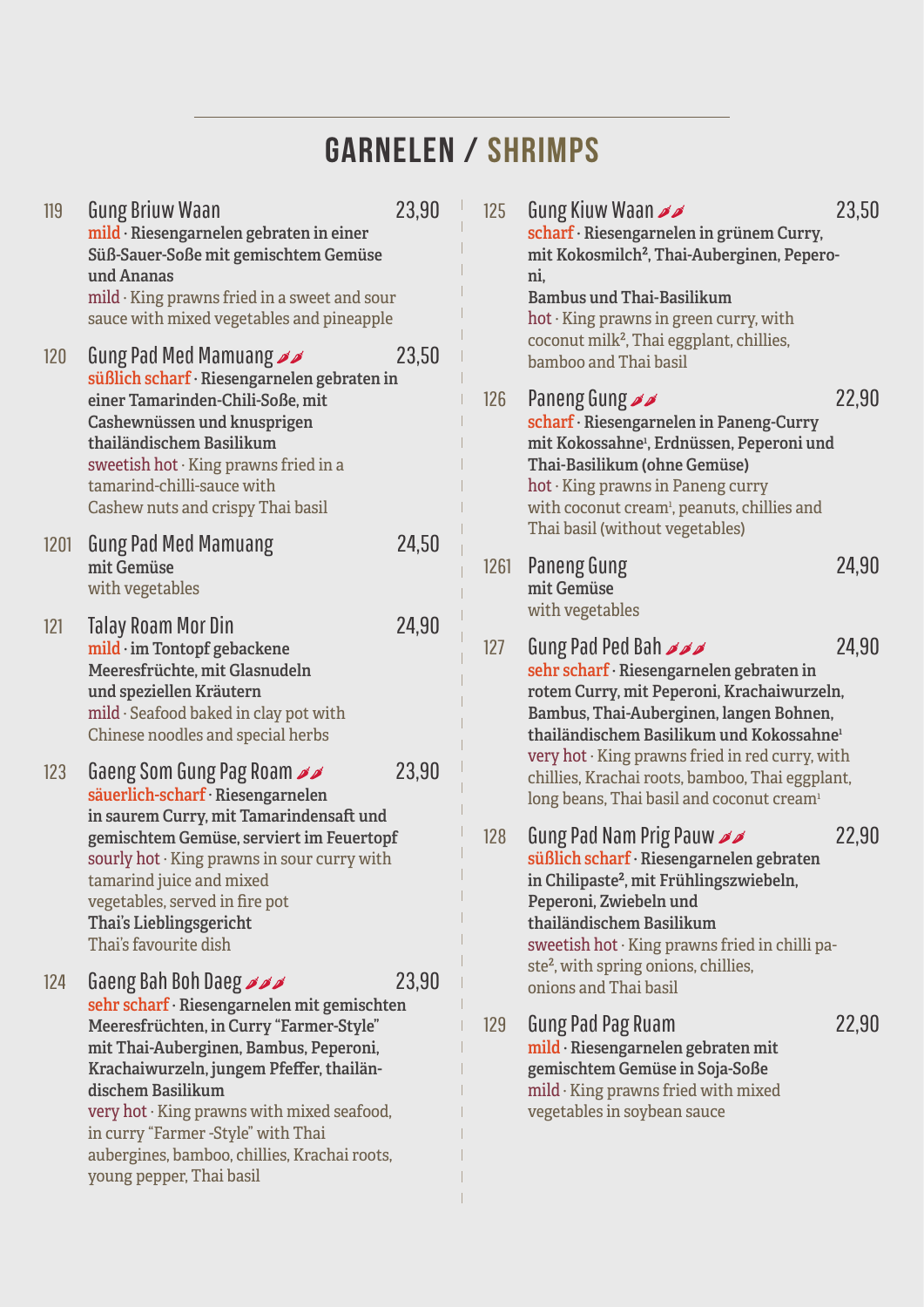

## Fisch / Fish

| 130 | Pla Prig Khing ⊿⊿<br>scharf · knusprig gebratenes Fischfilet in Prig-Khing-Curry,<br>mit langen Bohnen und Peperoni<br>hot Crispy fried fish fillet in Prig-Khing-curry, with long beans and chillies                                                                                                                              | 16,90 |
|-----|------------------------------------------------------------------------------------------------------------------------------------------------------------------------------------------------------------------------------------------------------------------------------------------------------------------------------------|-------|
| 131 | Pla Sam Ros<br>süßlich scharf · Fischfilet knusprig gebraten, mit einer Soße aus Tamarindensaft,<br>Austern-Soße <sup>2</sup> , Chili, Peperoni und Palmzucker<br>sweetish hot · Fish fillet, crispy fried, with a sauce of tamarind juice,<br>oyster sauce <sup>2</sup> , chillies and palm sugar                                 | 16,90 |
| 132 | Pla Nam Man Hoi<br>mild · Fischfilet, knusprig gebraten in Austern-Soße <sup>2</sup> mit Thai-Brokkoli<br>mild · Fish fillet, crispy fried in oyster sauce <sup>2</sup> with Thai broccoli                                                                                                                                         | 16,90 |
| 133 | Pla Schu – Schee <b>⊿</b><br>scharf · knusprig gebratenes Fischfilet in rotem Curry, Kokossahne <sup>1</sup> , Peperoni,<br>Zitronenblättern und thailändischem Basilikum (ohne Gemüse)<br>hot · Crispy fried fish fillet in red curry, coconut cream <sup>1</sup> , chillies, lemon leaves and Thai basil<br>(without vegetables) | 16,90 |
| 134 | Pla Briuw Waan<br>mild · knusprig gebratenes Fischfilet, mit gemischtem Gemüse<br>und Ananas in einer Süß-Sauer-Soße<br>mild · Crispy fried fish fillet, with mixed vegetables and<br>pineapple in a sweet and sour sauce                                                                                                          | 17,90 |
| 135 | Pla Gaeng Bah ⊿⊿<br>sehr scharf · Fischfilet knusprig gebraten in einer Farmer-Style Curry-Soße mit<br>Bambus, Thai-Auberginen, Krachaiwurzeln und ThaiBasilikum<br>very hot · Fish fillet crispy fried in a curry-sauce farmer's style with bamboo,<br>Thai aubergines, Krachai roots and Thai basil                              | 17,90 |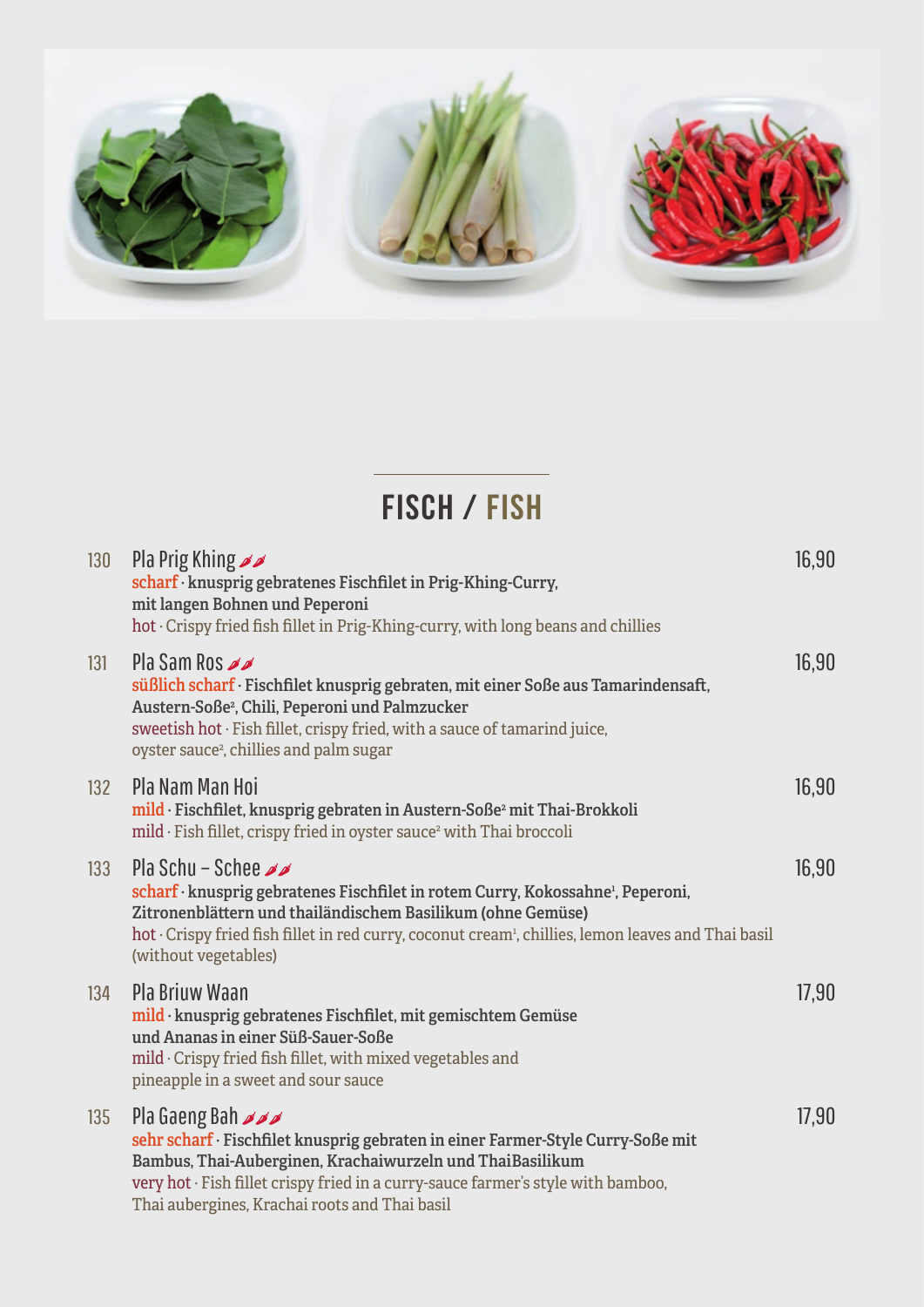### Fisch / Fish

| 136 | Pla Pad Kraprauw                                                                                                                                                                                                                                                                                  | 17,50 |      | with much garlic and chilli                                                                                                                                                                                                                                                 |       |
|-----|---------------------------------------------------------------------------------------------------------------------------------------------------------------------------------------------------------------------------------------------------------------------------------------------------|-------|------|-----------------------------------------------------------------------------------------------------------------------------------------------------------------------------------------------------------------------------------------------------------------------------|-------|
|     | sehr scharf · knusprig gebratenes Fischfilet,<br>mit Chili, Knoblauch, Thai-Basilikum, Pepe-<br>roni und grünen Bohnen<br>very hot · Crispy fried fish fillet, with chilli,<br>garlic, Thai basil, chillies and green beans                                                                       |       | 144  | Pla Khi Mau ⊿⊿<br>scharf · knuspriges Fischfilet in einer Chili-<br>Knoblauch-Soße, Bambus, Zwiebeln, langen<br><b>Bohnen</b><br>und thailändischem Basilikum                                                                                                               | 17,90 |
| 137 | Tom Bah Boh Daeg $\cancel{\mathscr{A}}$<br>säuerlich scharf   große Schale · Riesengar-                                                                                                                                                                                                           | 19,90 |      | hot · Crispy fish fillet in a chilli-garlic-sauce,<br>bamboo, onions, long beans and Thai basil                                                                                                                                                                             |       |
|     | nelen, Fischfilet, Tintenfisch, mit frischen<br>Champignons, Chili, Zitronengras, roten<br>Zwiebeln, Zitronenblättern und Koriander,<br>serviert im Feuertopf - große, scharfe Tom-<br><b>Yam Suppe</b><br>sourly hot   big bowl · King prawns, fish fillet,<br>cuttlefish, with fresh mushrooms, |       | 145  | Pla Thod Lad Prig $\mathscr{A}$<br>sehr scharf · knusprig gebratenes Fischfilet,<br>serviert in einer Soße mit viel Chili, Knob-<br>lauch und thailändischem Basilikum<br>very hot · Crispy fried fish fillet, served in a<br>sauce with much chilli, garlic and Thai basil | 17,90 |
|     | chilli, lemon grass, red onions, lemon leaves<br>and coriander, served in fire pot -<br>Big hot Tom-Yam soup                                                                                                                                                                                      |       | 146  | <b>Pla Nueng Khing</b><br>mild · gedünstetes Fischfilet in Soja-Soße,<br>mit frischem Ingwer, Zwiebeln, Shiitake                                                                                                                                                            | 17,90 |
| 138 | Gaeng Som Pla<br>säuerlich scharf · knuspriges Fischfilet in<br>saurem Curry, mit Tamarindensaft in einem<br><b>Feuertopf serviert</b>                                                                                                                                                            | 19,90 |      | Pilzen, Lauch und eingelegten Pflaumen<br>mild · Stewed fish fillet in soybean sauce, with<br>fresh ginger, onions, Shiitake<br>mushrooms, leek and pickled plums                                                                                                           |       |
|     | sourly hot · Fish filet in sour curry, served with<br>tamarind juice in a fire pot                                                                                                                                                                                                                |       | 147  | Pla Nin Grob (Talapia) $\cancel{\sigma}$<br>scharf · ganzer Fisch, gebraten                                                                                                                                                                                                 | 20,90 |
| 139 | Homog Talea $\cancel{\sigma}$<br>scharf · gedämpfte, gemischte Meeresfrüch-<br>te in Bananenblättern, mit Kokossahne <sup>1</sup>                                                                                                                                                                 | 19,90 |      | mit Gemüse, mit Curry-Soße<br>hot · Whole fish, fried with vegetables,<br>with curry                                                                                                                                                                                        |       |
|     | und Zitronenblättern -<br><b>Wirklich ein Genuss!!!</b><br>hot · Steamed mixed seafood in banana leaves<br>with coconut cream <sup>1</sup> and lemon leaves                                                                                                                                       |       | 1471 | Pla Nin Grob (Talapia)<br>mild · mit Knoblauch<br>$mild \cdot with$ garlic                                                                                                                                                                                                  | 20,90 |
|     | Really a pleasure!!!                                                                                                                                                                                                                                                                              |       |      | 1472 Pla Nin Grob (Talapia)<br>süßlich scharf · mit Tamarinde                                                                                                                                                                                                               | 20,90 |
| 141 | Gaeng Som Baeh Sa<br>säuerlich scharf · knusprig gebratener gan-<br>zer Wolfsbarsch im Feuertopf mit Gemüse<br>und säuerlicher Currysauce<br>sourly hot · Crispy fried whole sea bass in a<br>fire pot with vegetables and sour curry sauce                                                       | 31,90 |      | sweetish hot · with tamarind                                                                                                                                                                                                                                                |       |
| 142 | Pla Nueng Manauw<br>sehr scharf · gedünstete Dorade in<br>Zitronensaft mit viel Knoblauch und Chili<br>very hot · Stewed dorade in lemon juice                                                                                                                                                    | 25,50 |      |                                                                                                                                                                                                                                                                             |       |
|     |                                                                                                                                                                                                                                                                                                   |       |      |                                                                                                                                                                                                                                                                             |       |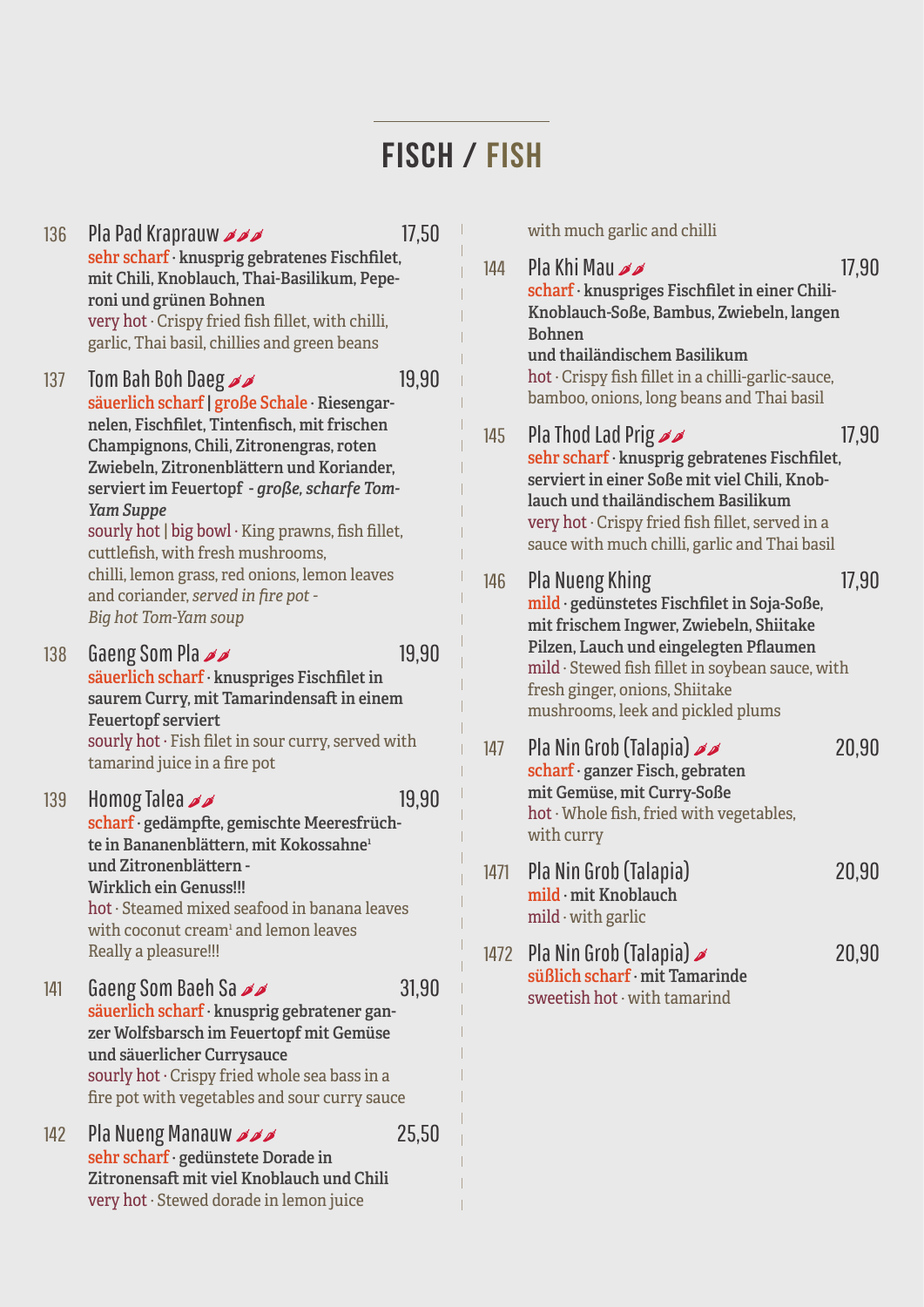### Tintenfisch / Cuttlefish

| 148 | Pla Mueck Pad Pong Ka-Ri <b></b><br>pikant · Tintenfisch gebraten in spezieller Curry-Soße, mit Zwiebeln, Ei<br>Peperoni und Frühlingszwiebeln<br>piquant · Cuttlefish fried in special curry sauce with onions, chillies and spring onions, egg                                                                            | 16,50 |
|-----|-----------------------------------------------------------------------------------------------------------------------------------------------------------------------------------------------------------------------------------------------------------------------------------------------------------------------------|-------|
| 149 | Gaeng Kiuw Waan Pla Mueck<br>scharf · Tintenfisch in grünem Curry, mit Kokosmilch <sup>2</sup> , Bambus, Peperoni,<br>Thai-Auberginen, Thai-Basilikum<br>hot · Cuttlefish in green curry with coconut milk <sup>2</sup> , bamboo, chillies, Thai eggplant, Thai basil                                                       | 16,50 |
| 150 | Pla Mueck Pad Prig Normai<br>sehr scharf · gebratener Tintenfisch mit Chili, Knoblauch, Bambusscheiben, Peperoni<br>und thailändischem Basilikum<br>very hot · Fried cuttlefish with chilli, garlic, bamboo slices and Thai basil                                                                                           | 16,50 |
| 152 | Pla Mueck Pad Pag Ruam<br>mild · gebratener Tintenfisch in mit gemischtem Gemüse in Soja-Soße<br>mild · Fried cuttlefish with mixed vegetables in soybean sauce                                                                                                                                                             | 16,50 |
| 153 | <b>Pla Mueck Pad Ped Bah</b><br>sehr scharf · Tintenfisch gebraten in rotem Curry, mit Bambus,<br>Krachaiwurzeln, Thai-Auberginen,<br>langen Bohnen, Peperoni und thailändischem Basilikum<br>very hot · Cuttlefish fried in red curry, with bamboo, Krachai roots,<br>Thai aubergines, long beans, chillies and Thai basil | 16,90 |
| 154 | Pla Mueck Pad Kraprauw<br>sehr scharf · Tintenfisch gebraten mit Chili, Knoblauch, Peperoni, Bohnen und thailändischem Basilikum<br>very hot · Cuttlefish fried with chilli, garlic, chillies, beans and Thai basil                                                                                                         | 16,50 |
| 155 | Pla Mueck Kratiam Prigthai<br>mild · Tintenfisch gebraten mit viel Knoblauch, schwarzem Pfeffer und grünen Bohnen<br>mild · Cuttlefish fried with much garlic, black pepper and green beans                                                                                                                                 | 16,50 |
| 156 | Pla Mueck Nueng Manauw<br>sehr scharf · gedünsteter Tintenfisch mit Hackfleisch-Füllung in Zitronensaft,<br>mit viel Knoblauch und Chili<br>very hot · Braised cuttlefish with minced meat filling in lemon juice with much garlic and chilli                                                                               | 18,90 |

## Reis- und Nudelgerichte / Rice and Noodle Dishes

| 157 | Khao Pad Linji                                 | 18,50 | 158 | Khao Pad Saparos Gung                        | 16,90 |
|-----|------------------------------------------------|-------|-----|----------------------------------------------|-------|
|     | mild · gebratener Reis mit Garnelen,           |       |     | mild · gebratener Reis mit Ananas,           |       |
|     | Hähnchenbrustfilet, Currypulver,               |       |     | Currypulver, Garnelen, Tomaten,              |       |
|     | Ei, gerösteten thailändischen                  |       |     | Ei und Frühlingszwiebeln                     |       |
|     | roten Zwiebeln und Lychees                     |       |     | mild $\cdot$ Stir fried rice with pineapple, |       |
|     | mild · Stir fried rice with shrimps, chicken   |       |     | curry powder, shrimps, tomatoes,             |       |
|     | breast fillet, curry powder, egg, roasted Thai |       |     | egg and spring onions                        |       |
|     | red onions and lychees                         |       |     |                                              |       |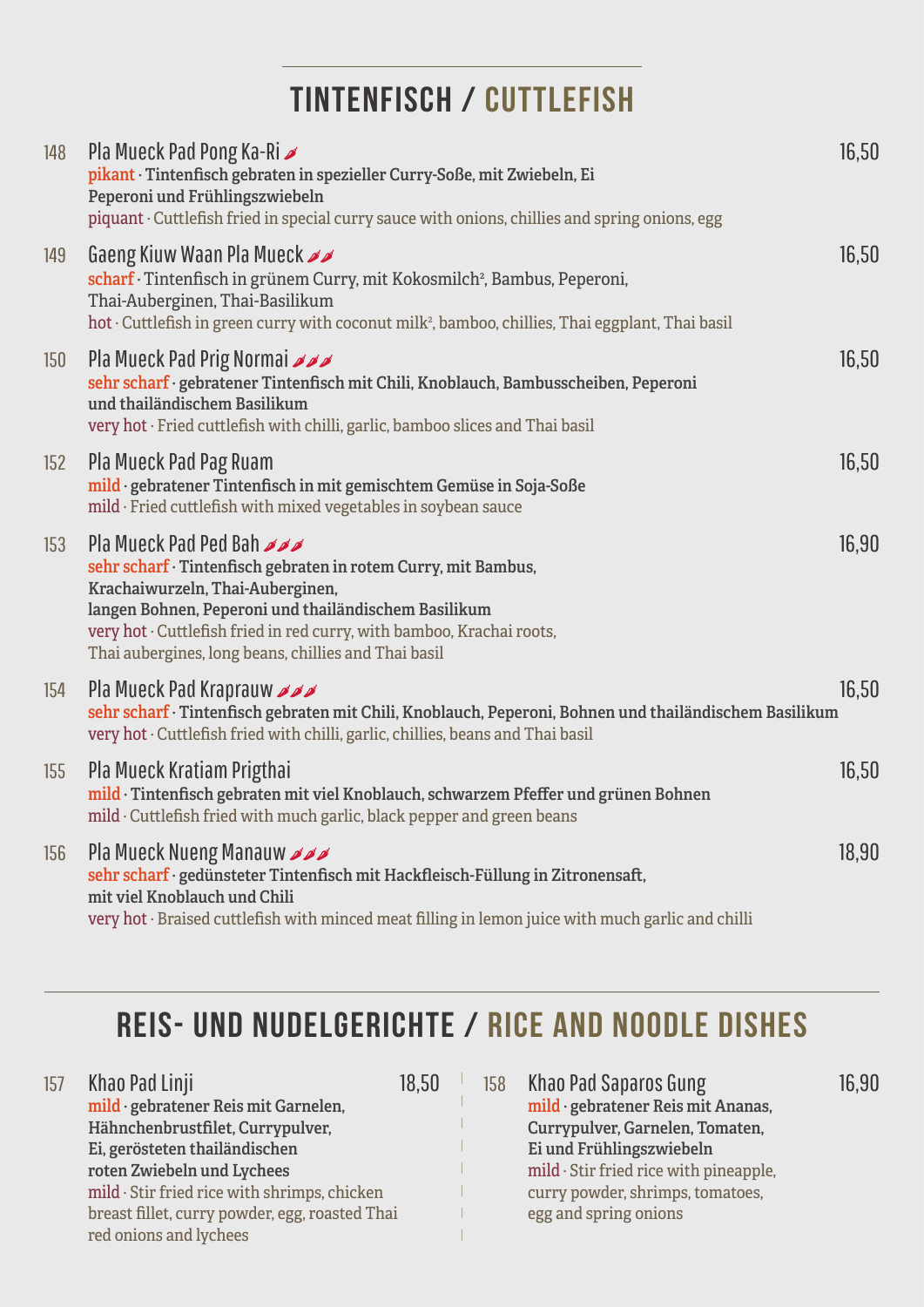### Reis- und Nudelgerichte / Rice and Noodle Dishes

| 159  | Sen Yai Pad Kraprauw Gung<br>sehr scharf · gebratene Reisnudeln mit<br>Garnelen, Chili, Knoblauch, Zwiebeln,<br>grünen Bohnen, Peperoni und Thai-Basilikum<br>very hot · Stir fried noodles with shrimps, chilli,                                                                                                              | 18,90 | 165  | <b>Gui Tiew Pad Thai</b><br>süß-mild · gebratene Reisnudeln mit Garnelen,<br>Ei, Erdnüssen, Lauch, Sojakeimlingen und Tofu<br>sweet-mild · Stir fried noodles with shrimps,<br>egg, peanuts, leek, soybean seedlings and Tofu                                                                                                           | 18,50 |
|------|--------------------------------------------------------------------------------------------------------------------------------------------------------------------------------------------------------------------------------------------------------------------------------------------------------------------------------|-------|------|-----------------------------------------------------------------------------------------------------------------------------------------------------------------------------------------------------------------------------------------------------------------------------------------------------------------------------------------|-------|
| 160  | garlic, onions, green beans, chillies and Thai<br>basil<br>Lad Nah Khana Pag Ruam <sup>2</sup><br>mild · Thai-Reisnudeleintopf mit Brokkoli                                                                                                                                                                                    | 17,00 | 1651 | Wie Nr. 165,<br>süß-mild · aber mit 6 Riesengarnelen<br>sweet-mild · Like No. 165,<br>but with 6 king prawns                                                                                                                                                                                                                            | 21,90 |
|      | in dunkler Soja-Soße, mit Fleisch Ihrer<br>Wahl (Schwein, Huhn oder Rind)<br>mild · Thai noodle stew with broccoli in<br>dark soybean sauce with meat of your<br>choice (pork, chicken or beef)                                                                                                                                |       | 166  | Kauw Pad Pag Ruam<br>mild · gebratener Reis mit Ei, gemischtem<br>Gemüse und Fleisch Ihrer Wahl<br>(Schwein, Huhn oder Rind)<br>mild $\cdot$ Stir fried rice with egg, mixed                                                                                                                                                            | 15,50 |
| 162  | Reisnudelsuppe<br>mild · mit Fleischbällchen Ihrer Wahl                                                                                                                                                                                                                                                                        | 17,90 |      | vegetables and meat of your choice<br>(pork, chicken or beef)                                                                                                                                                                                                                                                                           |       |
|      | (Rind / Schwein) und Sojakeimlingen<br>mild · Rice noodles with meatballs of your<br>choice (beef / pork) and soy seedlings                                                                                                                                                                                                    |       | 1661 | Wie Nr. 166,<br>mild · aber mit 6 Riesengarnelen<br>mild · Like No. 166, but with 6 king prawns                                                                                                                                                                                                                                         | 21,50 |
| 163  | Kauw Pad Kraprauw <b>A</b><br>sehr scharf · gebratener Reis mit Chili,<br>Knoblauch, langen Bohnen, Peperoni<br>und thailändischem Basilikum (Fleisch<br>nach Wahl - Schwein, Huhn, Rind)<br>very hot · Stir fried rice with chilli, garlic,<br>long beans, chillies and Thai basil. Meat of<br>choice (pork, chicken or beef) | 16,90 | 8182 | Wunsen Kimau Gai Grob<br>sehr scharf · gebratene Glasnudeln mit<br>knusprig paniertem Hähnchenbrustfilet,<br>Bambus, Chili, Knoblauch, Zwiebeln, Boh-<br>nen, Ei und thailändischem Basilikum<br>very hot · Stir fried glass noodles with crispy<br>breaded chicken fillet, bamboo, chili, garlic,<br>onions, beans, egg and Thai basil | 18,50 |
| 1631 | Wie Nr. 163,<br>aber mit Garnelen, Fischfilet<br>oder Tintenfisch<br>Like 163, but with shrimps,<br>fish fillet or cuttlefish                                                                                                                                                                                                  | 16,90 | 167  | Gui Tiew Nam Tom Yam A<br>süß-sauer-scharf · Reisnudelsuppe mit<br>Schweine- und Hähnchenhackfleisch und<br>Tom-Yam-Gewürz<br>sweet-sour-hot · Noodle soup with minced                                                                                                                                                                  | 16,90 |
|      | 1632 Wie Nr. 163,<br>aber mit 6 Riesengarnelen<br>Like 163, but with 6 king prawns                                                                                                                                                                                                                                             | 21,90 | 168  | pork or chicken and Tom Yam spice<br>Pad Bah Mieh<br>mild · gebratene Eiernudeln mit Gemüse, Ei                                                                                                                                                                                                                                         | 14,90 |
| 164  | Gui Tiew Pad Siuw Pag Ruam <sup>2,3</sup><br>mild · Reisnudeln gebraten mit Soja-Soße,<br>gemischtem Gemüse, Ei und Fleisch                                                                                                                                                                                                    | 14,90 |      | (Huhn, Schwein oder Rind nach Wahl)<br>$mid·$ Stir fried egg noodles with vegetables,<br>egg (Chicken, pork or beef of your choice)                                                                                                                                                                                                     |       |
|      | Ihrer Wahl (Schwein, Huhn, Rind)<br>mild · Noodles, fried with soybean<br>sauce, mixed vegetables, egg and meat<br>of your choice (pork, chicken, beef)                                                                                                                                                                        |       | 169  | Gui Tiew Yen Tafo<br>mild · Reisnudelsuppe mit Fischbällchen,<br>Tintenfisch, knusprigen Wantan und Pag Bung<br>(Thai-Spinat) in spezieller roter Soße<br>mild · Noodle soup with fish balls, cuttlefish,                                                                                                                               | 16,90 |
| 1641 | Wie Nr. 164,<br>aber mit Entenbrustfleisch<br>Like No. 164, but with duck                                                                                                                                                                                                                                                      | 18,50 |      | crispy Wantan and Pag Bung (Thai spinach)<br>in special red sauce                                                                                                                                                                                                                                                                       |       |

 $\mathbb{L}$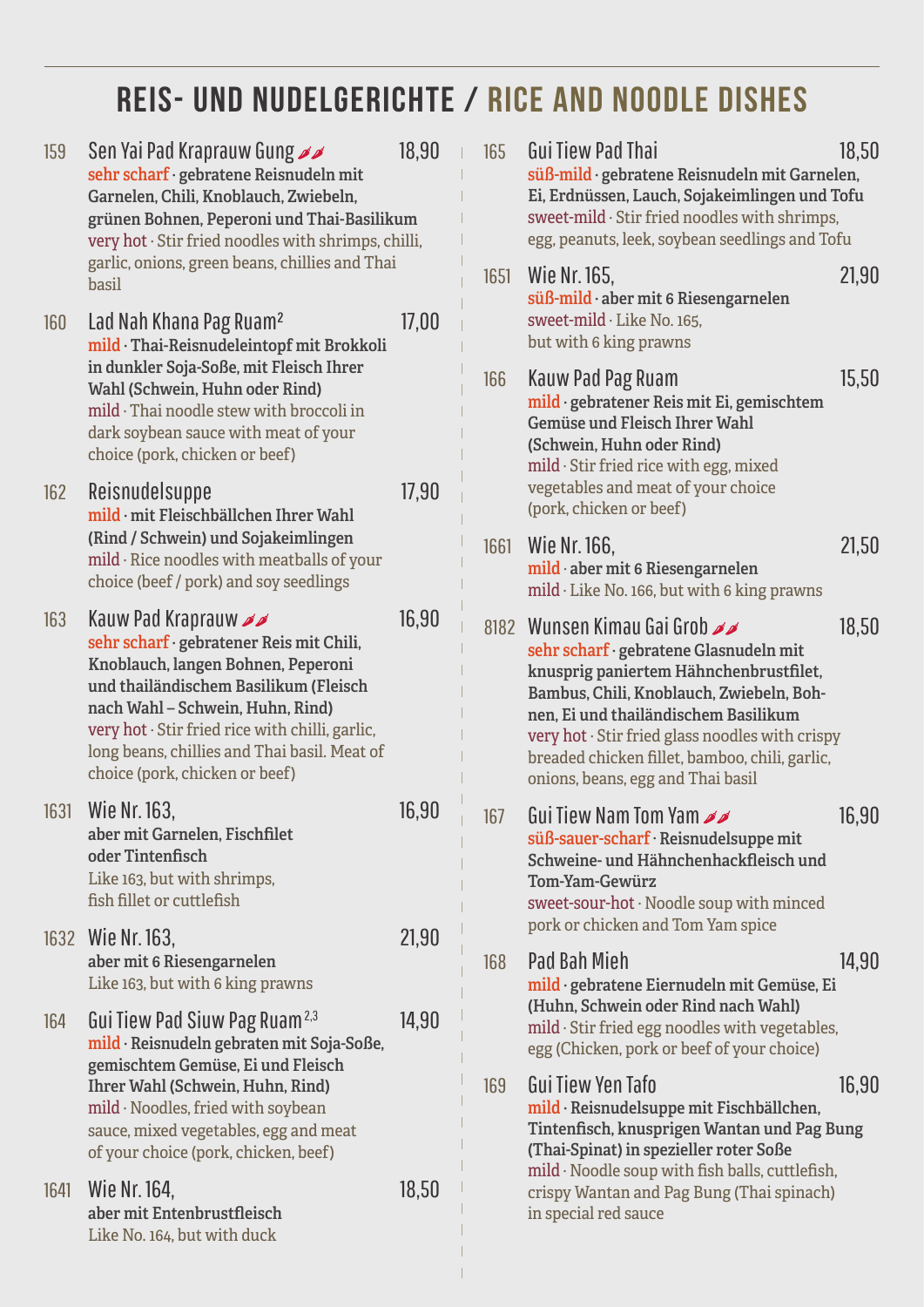

#### Vegetarische Gerichte / Vegetarian Dishes

Auf Anfrage auch vegan möglich. On request also vegan.

| 172 | <b>Bah Mieh Pad Jeh W</b><br>mild · gebratene Eiernudeln mit verschiedenem Gemüse<br>mild · Stir fried egg noodles with different kinds of vegetables                                                                                                                                                               | 14,50 |
|-----|---------------------------------------------------------------------------------------------------------------------------------------------------------------------------------------------------------------------------------------------------------------------------------------------------------------------|-------|
| 173 | Kauw Pad Kraprauw Hed $\bigcirc$ $\rightarrow$<br>sehr scharf · gebratener Reis mit Chili, Knoblauch, frischen gemischten Pilzen,<br>Zwiebeln, grünen Bohnen, Peperoni und Thai-Basilikum<br>very hot · Stir fried rice with chilli, garlic, fresh mixed mushrooms, onions,<br>green beans, chillies and Thai basil | 14,50 |
| 174 | Kauw Pad Saparos Jeh<br>pikant · gebratener Reis mit Ananas, Tofu, Zwiebeln, Paprika,<br>Erbsen, Knoblauch und Peperoni<br>piquant · Stir fried rice with pineapple, Tofu, onions,<br>paprika, peas, garlic and chillies                                                                                            | 14,50 |
| 176 | Pad Pagbung Faideng ⊿<br>scharf · Thailändische Morning Gloria gebraten mit Chili,<br>Knoblauch und Sojakeimlingpaste<br>hot · Thail Morning Gloria fried with chilli, garlic and soybean seedling paste                                                                                                            | 15,90 |
| 177 | Khana Nam Man Hoi<br>mild · Thailändischer Brokkoli gebraten in Austern-Soße <sup>2</sup> und Knoblauch<br>mild · Thai broccoli fried in oyster sauce <sup>2</sup> and garlic                                                                                                                                       | 16,50 |
| 178 | Gaeng Kiuw Waan Pad Pag Ruam<br>scharf · gemischtes Gemüse in grünem Curry,<br>Kokosmilch <sup>2</sup> , Thai-Basilikum<br>$hot$ $\cdot$ Mixed vegetables in green curry, coconut milk <sup>2</sup> , Thai basil                                                                                                    | 15,50 |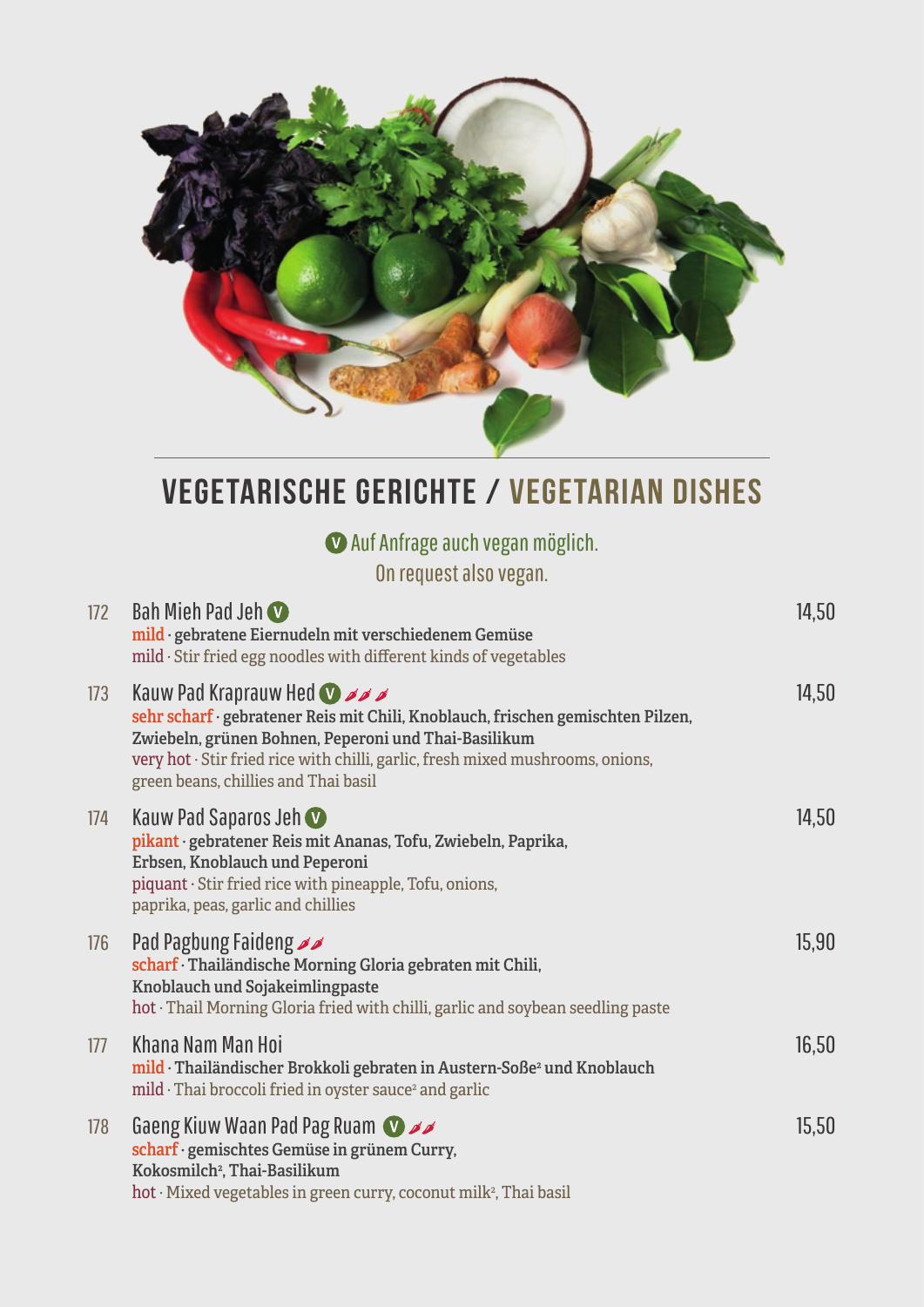### Vegetarische Gerichte / Vegetarian Dishes

179 Pad Pag Briuw Waan 14,90 mild · gemischtes Gemüse gebraten in einer Süß-Sauer-Soße und Ananas mild · Mixed vegetables fried in a sweet and sour sauce and pineapple 181 Pad Pag Ruam 15,90süß-mild · Austern-Soße<sup>2</sup> mit gemischtem Gemüse sweet-mild  $\cdot$  oyster sauce $^{\rm 2}$  with mixed vegetables  $182$  Pad Thai Jeh  $\Omega$  14,50 süßlich-mild · Traditionelle, Thai-Reisnudeln mit Sojakeimlingen, Lauch, Champignons, Erdnüssen und Tofu sweetish mild · Traditional Thai noodles with soybean seedlings, leek, mushrooms, peanuts and Tofu 183 Gaeng Ped Pag Ruam 15  $\cancel{\bullet}$  scharf · gemischtes Gemüse in rotem Curry, mit Kokosmilch<sup>2</sup>, Peperoni und Thai-Basilikum hot · Mixed vegetables in red curry with coconut milk<sup>2</sup>, chillies and Thai basil 184 Pad Bah Taeg  $\vee$   $\rightarrow$   $\rightarrow$   $\rightarrow$   $\rightarrow$  15,90 sehr scharf · Curry "Farmer-Style" gebraten mit frischen Champignons, Bambus, Auberginen, grünen Bohnen, jungen Maiskölbchen, Peperoni, Krachaiwurzeln und Thai-Basilikum very hot · Curry "Farmer-Style" fried with fresh mushrooms, bamboo, aubergines, green beans, young small corn cobs, chillies, Krachai roots and Thai basil 185 Kua Hed Saparos  $\sqrt{3}$  süßlich-scharf **·** Gaeng-Kua-Curry gebraten mit frischen Champignons, Ananas, Cocktailtomaten, Thai-Basilikum, Lychee und Kokosmilch<sup>2</sup> sweetish hot · Gaeng Kua Curry fried with fresh mushrooms, pineapple, cocktail tomatoes, Thai basil, lychee and coconut milk<sup>2</sup>

187 Tauhu Pad Med Mamuang  $\bullet \rightarrow \bullet$  15,50 süßlich-scharf **·** knusprig gebratenes Tofu in Tamarinden-Chili-Soße mit Cashewnüssen und knusprigem Thai-Basilikum sweetish hot · Crispy fried Tofu in tamarind-chilli-sauce with Cashew nuts and crispy Thai basil 188 Paneng Hed Grob  $\sqrt{\prime}$  scharf · frittierte gemischte Pilze in Gogiteig auf Paneng-Curry mit Erdnüssen, Thai-Basilikum und Kokossahne<sup>1</sup> hot · Deep-fried mixed mushrooms in Gogi pastry on Paneng curry with peanuts, Thai basil and coconut cream<sup>1</sup> 189 Pad Kraprauw Pag Ruam  $\frac{189}{14,90}$  sehr scharf · Champignons, Austernpilze, Shiitakepilze gebraten mit Chili, Peperoni, Knoblauch, Thai-Basilikum und gemischtem Gemüse very hot · Mushrooms, oyster mushrooms, Shiitake mushrooms fried with chilli, chillies, garlic, Thai basil and mixed vegetables 8183 Giuw Tiuw Nahm Jeh 15,50 mild · große Reisnudelsuppe mit frischem Gemüse und Tofu mild · Big rice noodle soup with fresh vegetables and tofu 8184 Paneng Jeh  $\rightarrow$  scharf · Rote Curry-Soße mit Kokosmilch, Erdnüssen und frischem Gemüse hot · Red curry sauce with coconut milk, peanuts and fresh vegetables 8186 Gaeng Kua Jeh 22 an 15,50 scharf · Kua Curry mit Kokosmilch, Ananas, Lychee und frischem Gemüse hot · Kua curry with coconut milk, pineapple, lychee and fresh vegetables

Alle vegetarischen Gerichte wahlweise auch mit Tofu All vegetarian dishes also with Tofu – of your choice